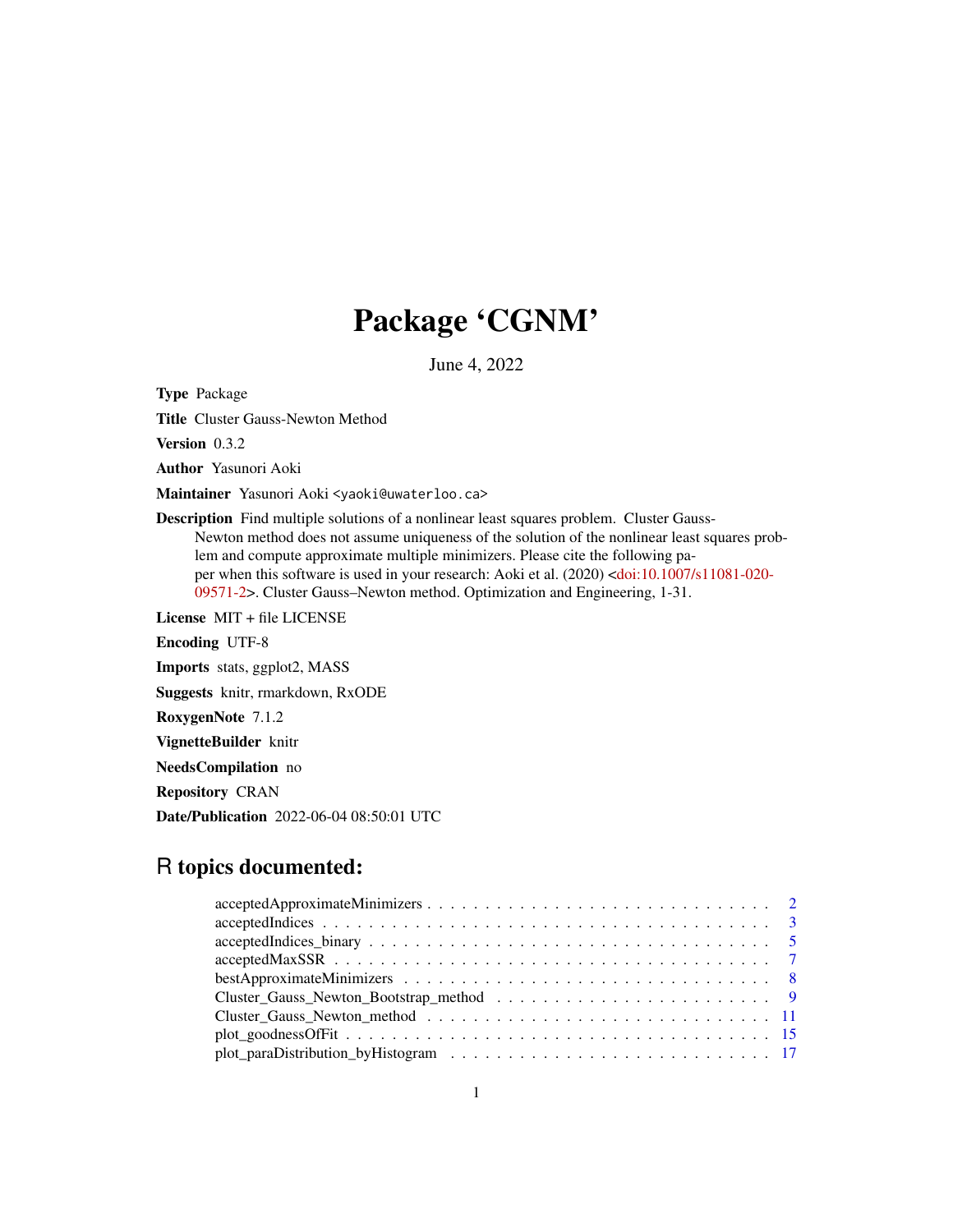## <span id="page-1-0"></span>2 acceptedApproximateMinimizers

acceptedApproximateMinimizers

*acceptedApproximateMinimizers*

## Description

CGNM find multiple sets of minimizers of the nonlinear least squares (nls) problem by solving nls from various initial iterates. Although CGNM is shown to be robust compared to other conventional multi-start algorithms, not all initial iterates minimizes successfully. By assuming sum of squares residual (SSR) follows the chai-square distribution we first reject the approximated minimiser who SSR is statistically significantly worse than the minimum SSR found by the CGNM. Then use elbow-method (a heuristic often used in mathematical optimisation to balance the quality and the quantity of the solution found) to find the "acceptable" maximum SSR. This function outputs the acceptable approximate minimizers of the nonlinear least squares problem found by the CGNM.

#### Usage

```
acceptedApproximateMinimizers(
  CGNM_result,
  cutoff\_pvalue = 0.05,
  numParametersIncluded = NA,
  useAcceptedApproximateMinimizers = TRUE,
  algorithm = 2)
```
### Arguments

| CGNM_result           | (required input) A list stores the computational result from Cluster_Gauss_Newton_method()<br>function in CGNM package.                 |
|-----------------------|-----------------------------------------------------------------------------------------------------------------------------------------|
| cutoff_pvalue         | (default: $0.05$ ) <i>A number</i> defines the rejection p-value for the first stage of ac-<br>ceptable computational result screening. |
| numParametersIncluded |                                                                                                                                         |
|                       | (default: NA) A natural number defines the number of parameter sets to be                                                               |
|                       | included in the assessment of the acceptable parameters. If set NA then use all                                                         |
|                       | the parameters found by the CGNM.                                                                                                       |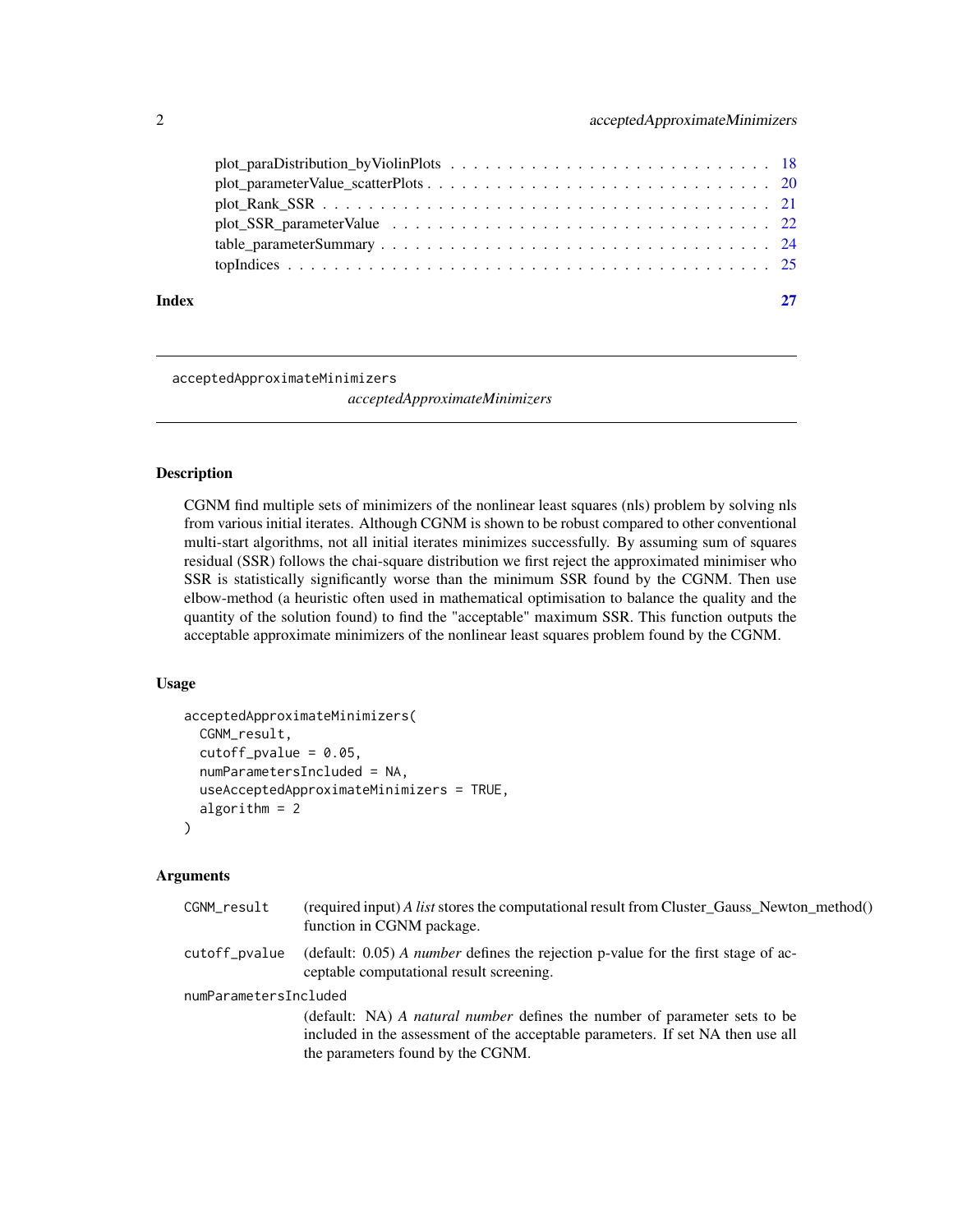<span id="page-2-0"></span>

|           | useAcceptedApproximateMinimizers                                                                                                                                                                                                                                                 |
|-----------|----------------------------------------------------------------------------------------------------------------------------------------------------------------------------------------------------------------------------------------------------------------------------------|
|           | (default: TRUE) TRUE or FALSE If true then use chai-square and elbow method<br>to choose maximum accepted SSR. If false returns the parameters upto numParametersIncluded-<br>th smallest SSR (or if numParametersIncluded=NA then use all the parameters<br>found by the CGNM). |
| algorithm | (default: 2) $1$ or 2 specify the algorithm used for obtain accepted approximate<br>minimizers. (Algorithm 1 uses elbow method, Algorithm 2 uses Grubbs' Test<br>for Outliers.)                                                                                                  |

## Value

*A matrix* that each row stores the accepted approximate minimizers found by CGNM.

## Examples

```
model_analytic_function=function(x){
```

```
observation_time=c(0.1,0.2,0.4,0.6,1,2,3,6,12)
Dose=1000
F=1ka=x[1]
V1=x[2]
CL_2=x[3]
 t=observation_time
Cp=ka*F*Dose/(V1*(ka-CL_2/V1))*(exp(-CL_2/V1*t)-exp(-ka*t))
log10(Cp)
}
observation=log10(c(4.91, 8.65, 12.4, 18.7, 24.3, 24.5, 18.4, 4.66, 0.238))
CGNM_result=Cluster_Gauss_Newton_method(
nonlinearFunction=model_analytic_function,
targetVector = observation,
initial\_lowerRange = c(0.1, 0.1, 0.1), initial\_upperRange = c(10, 10, 10),
num_iter = 10, num_minimizersToFind = 100)
acceptedApproximateMinimizers(CGNM_result)
```
acceptedIndices *acceptedIndices*

#### Description

CGNM find multiple sets of minimizers of the nonlinear least squares (nls) problem by solving nls from various initial iterates. Although CGNM is shown to be robust compared to other conventional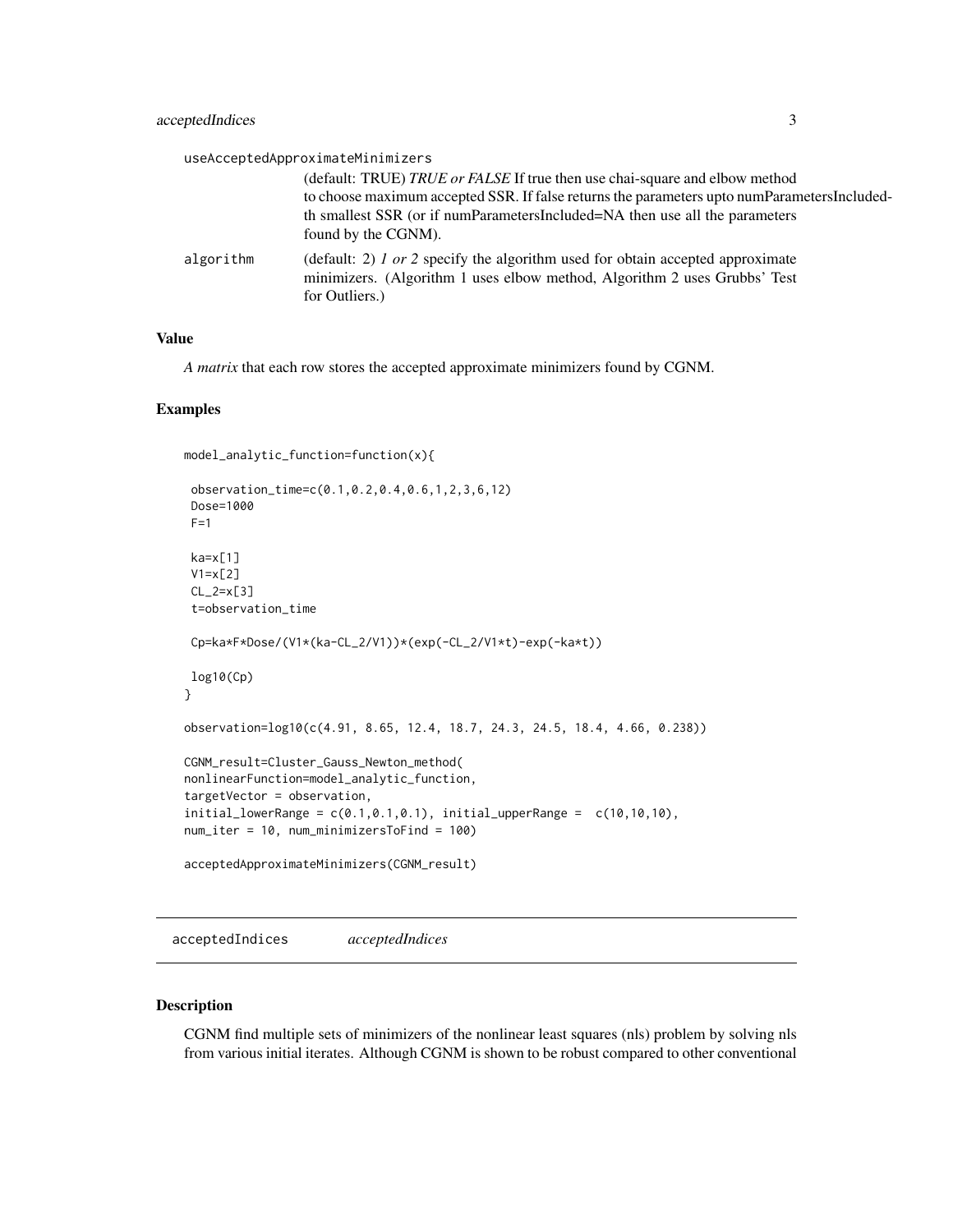multi-start algorithms, not all initial iterates minimizes successfully. By assuming sum of squares residual (SSR) follows the chai-square distribution we first reject the approximated minimiser who SSR is statistically significantly worse than the minimum SSR found by the CGNM. Then use elbow-method (a heuristic often used in mathematical optimisation to balance the quality and the quantity of the solution found) to find the "acceptable" maximum SSR. This function outputs the indices of acceptable approximate minimizers of the nonlinear least squares problem found by the CGNM.

## Usage

```
acceptedIndices(
  CGNM_result,
  cutoff\_pvalue = 0.05,
  numParametersIncluded = NA,
  useAcceptedApproximateMinimizers = TRUE,
  algorithm = 2
)
```
## Arguments

| CGNM_result                      | (required input) A list stores the computational result from Cluster_Gauss_Newton_method()<br>function in CGNM package.                                                                                                                                                          |  |
|----------------------------------|----------------------------------------------------------------------------------------------------------------------------------------------------------------------------------------------------------------------------------------------------------------------------------|--|
| cutoff_pvalue                    | (default: $0.05$ ) <i>A number</i> defines the rejection p-value for the first stage of ac-<br>ceptable computational result screening.                                                                                                                                          |  |
| numParametersIncluded            |                                                                                                                                                                                                                                                                                  |  |
|                                  | (default: NA) A natural number defines the number of parameter sets to be                                                                                                                                                                                                        |  |
|                                  | included in the assessment of the acceptable parameters. If set NA then use all                                                                                                                                                                                                  |  |
|                                  | the parameters found by the CGNM.                                                                                                                                                                                                                                                |  |
| useAcceptedApproximateMinimizers |                                                                                                                                                                                                                                                                                  |  |
|                                  | (default: TRUE) TRUE or FALSE If true then use chai-square and elbow method<br>to choose maximum accepted SSR. If false returns the parameters upto numParametersIncluded-<br>th smallest SSR (or if numParametersIncluded=NA then use all the parameters<br>found by the CGNM). |  |
| algorithm                        | (default: 2) $1$ or 2 specify the algorithm used for obtain accepted approximate<br>minimizers. (Algorithm 1 uses elbow method, Algorithm 2 uses Grubbs' Test<br>for Outliers.)                                                                                                  |  |

## Value

*A vector of natural number* that contains the indices of accepted approximate minimizers found by CGNM.

## Examples

model\_analytic\_function=function(x){

observation\_time=c(0.1,0.2,0.4,0.6,1,2,3,6,12) Dose=1000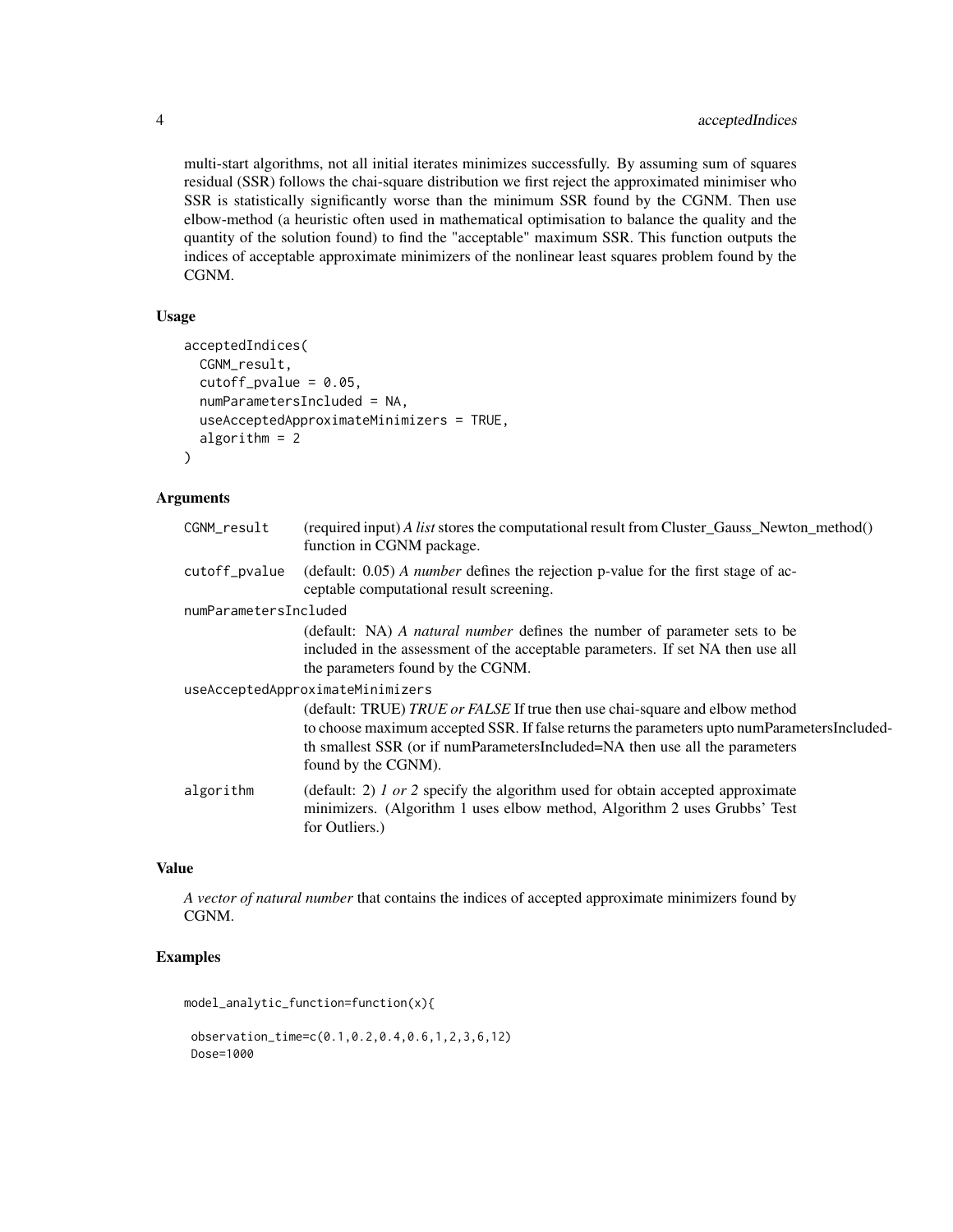<span id="page-4-0"></span>acceptedIndices\_binary 5

```
F=1ka=x[1]
 V1=x[2]
CL_2=x[3]
 t=observation_time
 Cp=ka*F*Dose/(V1*(ka-CL_2/V1))*(exp(-CL_2/V1*t)-exp(-ka*t))
log10(Cp)
}
observation=log10(c(4.91, 8.65, 12.4, 18.7, 24.3, 24.5, 18.4, 4.66, 0.238))
CGNM_result=Cluster_Gauss_Newton_method(
nonlinearFunction=model_analytic_function,
targetVector = observation,
initial_lowerRange = c(0.1, 0.1, 0.1), initial_lupperRange = c(10, 10, 10),
num_iter = 10, num_minimizersToFind = 100)
acceptedIndices(CGNM_result)
```
acceptedIndices\_binary

*acceptedIndices\_binary*

#### Description

CGNM find multiple sets of minimizers of the nonlinear least squares (nls) problem by solving nls from various initial iterates. Although CGNM is shown to be robust compared to other conventional multi-start algorithms, not all initial iterates minimizes successfully. By assuming sum of squares residual (SSR) follows the chai-square distribution we first reject the approximated minimiser who SSR is statistically significantly worse than the minimum SSR found by the CGNM. Then use elbow-method (a heuristic often used in mathematical optimisation to balance the quality and the quantity of the solution found) to find the "acceptable" maximum SSR. This function outputs the indices of acceptable approximate minimizers of the nonlinear least squares problem found by the CGNM. (note that acceptedIndices(CGNM\_result) is equal to seq(1,length(acceptedIndices\_binary(CGNM\_result)))[acceptedIndices\_binary(CGNM\_result)])

#### Usage

```
acceptedIndices_binary(
  CGNM_result,
  cutoff\_pvalue = 0.05,
  numParametersIncluded = NA,
  useAcceptedApproximateMinimizers = TRUE,
  algorithm = 2
)
```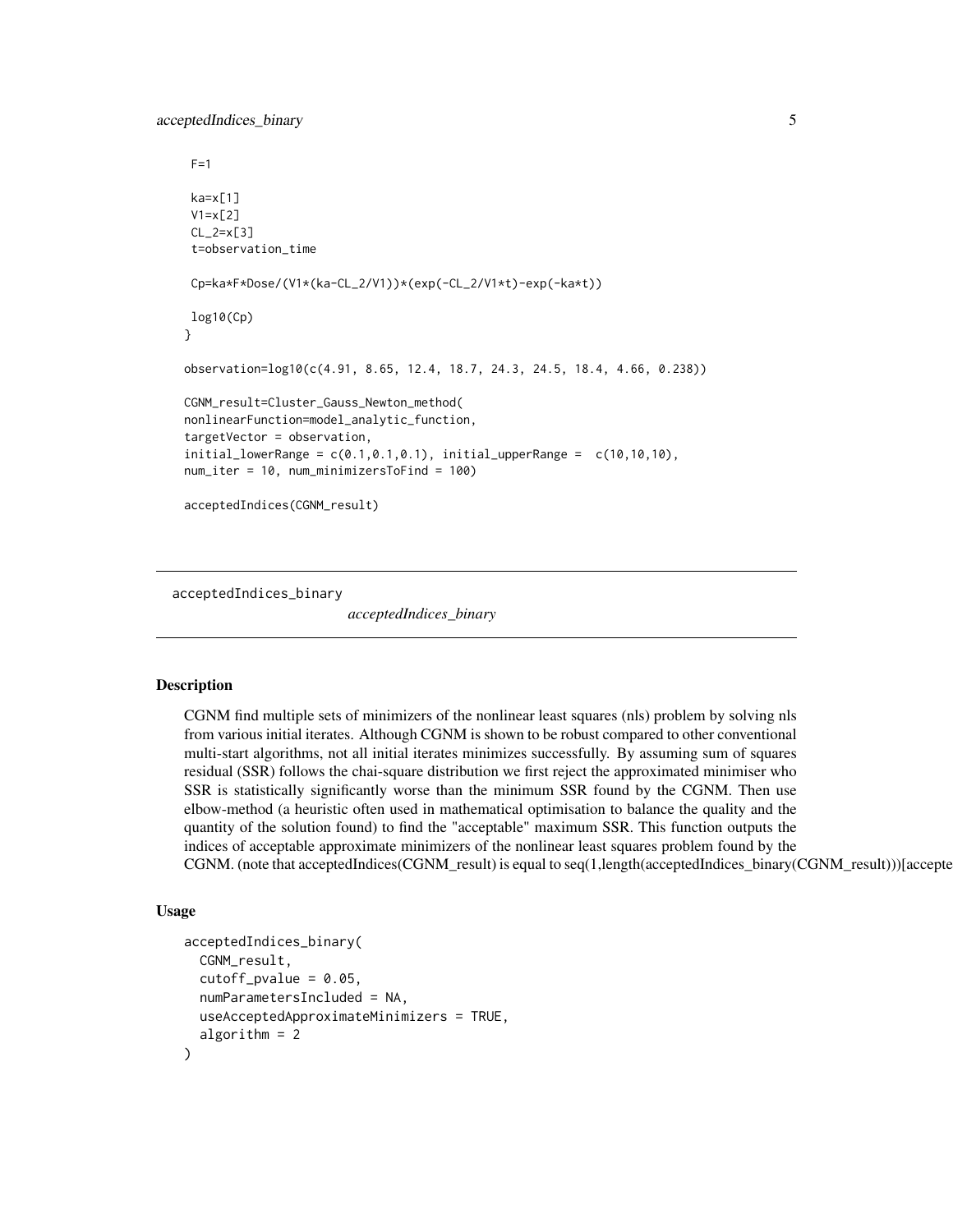## Arguments

| CGNM_result                      | (required input) A list stores the computational result from Cluster_Gauss_Newton_method()<br>function in CGNM package.                                                                                                                                                        |  |
|----------------------------------|--------------------------------------------------------------------------------------------------------------------------------------------------------------------------------------------------------------------------------------------------------------------------------|--|
| cutoff_pvalue                    | (default: $0.05$ ) <i>A number</i> defines the rejection p-value for the first stage of ac-<br>ceptable computational result screening.                                                                                                                                        |  |
| numParametersIncluded            |                                                                                                                                                                                                                                                                                |  |
|                                  | (default: NA) A natural number defines the number of parameter sets to be<br>included in the assessment of the acceptable parameters. If set NA then use all<br>the parameters found by the CGNM.                                                                              |  |
| useAcceptedApproximateMinimizers |                                                                                                                                                                                                                                                                                |  |
|                                  | (default: TRUE) TRUE or FALSE If true then use chai-square and elbow method<br>to choose maximum accepted SSR. If false returns the indicies upto numParametersIncluded-<br>th smallest SSR (or if numParametersIncluded=NA then use all the parameters<br>found by the CGNM). |  |
| algorithm                        | (default: 2) $1$ or 2 specify the algorithm used for obtain accepted approximate<br>minimizers. (Algorithm 1 uses elbow method, Algorithm 2 uses Grubbs' Test<br>for Outliers.)                                                                                                |  |

## Value

*A vector of TRUE and FALSE* that indicate if the each of the approximate minimizer found by CGNM is acceptable or not.

```
model_analytic_function=function(x){
```

```
observation_time=c(0.1,0.2,0.4,0.6,1,2,3,6,12)
 Dose=1000
 F=1ka=x[1]V1=x[2]
 CL_2=x[3]
 t=observation_time
 Cp=ka*F*Dose/(V1*(ka-CL_2/V1))*(exp(-CL_2/V1*t)-exp(-ka*t))
log10(Cp)
}
observation=log10(c(4.91, 8.65, 12.4, 18.7, 24.3, 24.5, 18.4, 4.66, 0.238))
CGNM_result=Cluster_Gauss_Newton_method(
nonlinearFunction=model_analytic_function,
targetVector = observation,
initial\_lowerRange = c(0.1, 0.1, 0.1), initial\_upperRange = c(10, 10, 10),
num_iter = 10, num_minimizersToFind = 100)
```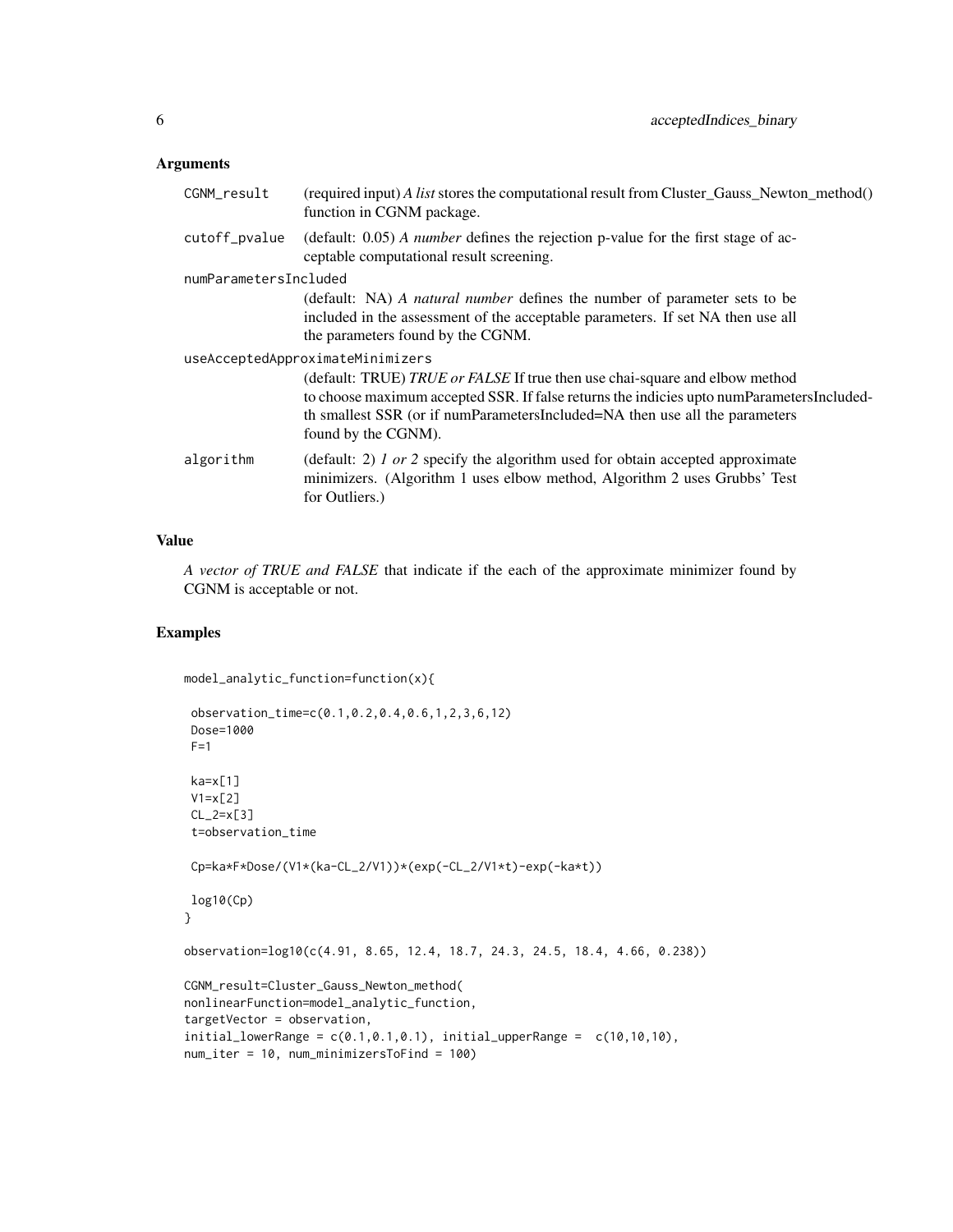<span id="page-6-0"></span>acceptedIndices\_binary(CGNM\_result)

acceptedMaxSSR *acceptedMaxSSR*

## Description

CGNM find multiple sets of minimizers of the nonlinear least squares (nls) problem by solving nls from various initial iterates. Although CGNM is shown to be robust compared to other conventional multi-start algorithms, not all initial iterates minimizes successfully. By assuming sum of squares residual (SSR) follows the chai-square distribution we first reject the approximated minimiser who SSR is statistically significantly worse than the minimum SSR found by the CGNM. Then use elbow-method (a heuristic often used in mathematical optimisation to balance the quality and the quantity of the solution found) to find the "acceptable" maximum SSR.

### Usage

```
acceptedMaxSSR(
  CGNM_result,
  cutoff\_pvalue = 0.05,
  numParametersIncluded = NA,
  useAcceptedApproximateMinimizers = TRUE,
  algorithm = 2
)
```
### **Arguments**

| CGNM_result                      | (required input) A list stores the computational result from Cluster_Gauss_Newton_method()<br>function in CGNM package.                                                                                                                |  |
|----------------------------------|----------------------------------------------------------------------------------------------------------------------------------------------------------------------------------------------------------------------------------------|--|
| cutoff_pvalue                    | (default: $0.05$ ) <i>A number</i> defines the rejection p-value for the first stage of ac-<br>ceptable computational result screening.                                                                                                |  |
| numParametersIncluded            |                                                                                                                                                                                                                                        |  |
|                                  | (default: NA) A natural number defines the number of parameter sets to be<br>included in the assessment of the acceptable parameters. If set NA then use all<br>the parameters found by the CGNM.                                      |  |
| useAcceptedApproximateMinimizers |                                                                                                                                                                                                                                        |  |
|                                  | (default: TRUE) TRUE or FALSE If true then use chai-square and elbow method<br>to choose maximum accepted SSR. If false returnsnumParametersIncluded-th<br>smallest SSR (or if numParametersIncluded=NA then returns the largest SSR). |  |
| algorithm                        | (default: 2) <i>l</i> or 2 specify the algorithm used for obtain accepted approximate<br>minimizers. (Algorithm 1 uses elbow method, Algorithm 2 uses Grubbs' Test<br>for Outliers.)                                                   |  |

#### Value

*A positive real number* that is the maximum sum of squares residual (SSR) the algorithm has selected to accept.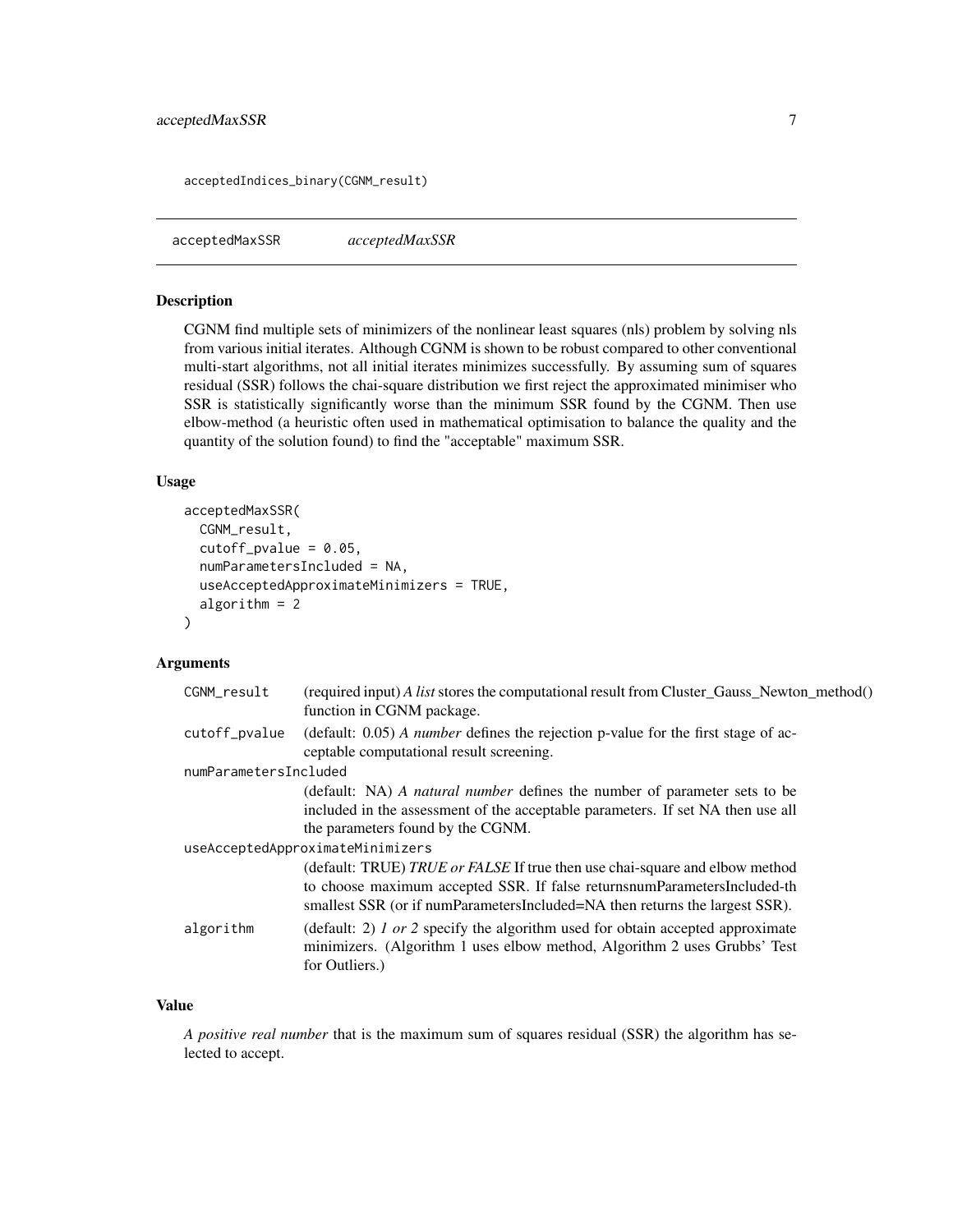## Examples

```
model_analytic_function=function(x){
 observation_time=c(0.1,0.2,0.4,0.6,1,2,3,6,12)
 Dose=1000
 F=1ka=x[1]V1=x[2]
 CL_2=x[3]
 t=observation_time
 Cp=ka*F*Dose/(V1*(ka-CL_2/V1))*(exp(-CL_2/V1*t)-exp(-ka*t))
log10(Cp)
}
observation=log10(c(4.91, 8.65, 12.4, 18.7, 24.3, 24.5, 18.4, 4.66, 0.238))
CGNM_result=Cluster_Gauss_Newton_method(
nonlinearFunction=model_analytic_function,
targetVector = observation,
initial\_lowerRange = c(0.1, 0.1, 0.1), initial\_upperRange = c(10, 10, 10),
num_iter = 10, num_minimizersToFind = 100)
acceptedMaxSSR(CGNM_result)
```
bestApproximateMinimizers

*bestApproximateMinimizers*

## Description

Returns the approximate minimizers with minimum SSR found by CGNM.

## Usage

```
bestApproximateMinimizers(CGNM_result, numParameterSet = 1)
```
#### Arguments

| CGNM_result     | (required input) A list stores the computational result from Cluster Gauss Newton method()<br>function in CGNM package. |  |  |
|-----------------|-------------------------------------------------------------------------------------------------------------------------|--|--|
| numParameterSet |                                                                                                                         |  |  |
|                 | (default 1) A <i>natural number</i> number of parameter sets to output (chosen from                                     |  |  |
|                 | the smallest SSR to numParameterSet-th smallest SSR).                                                                   |  |  |

<span id="page-7-0"></span>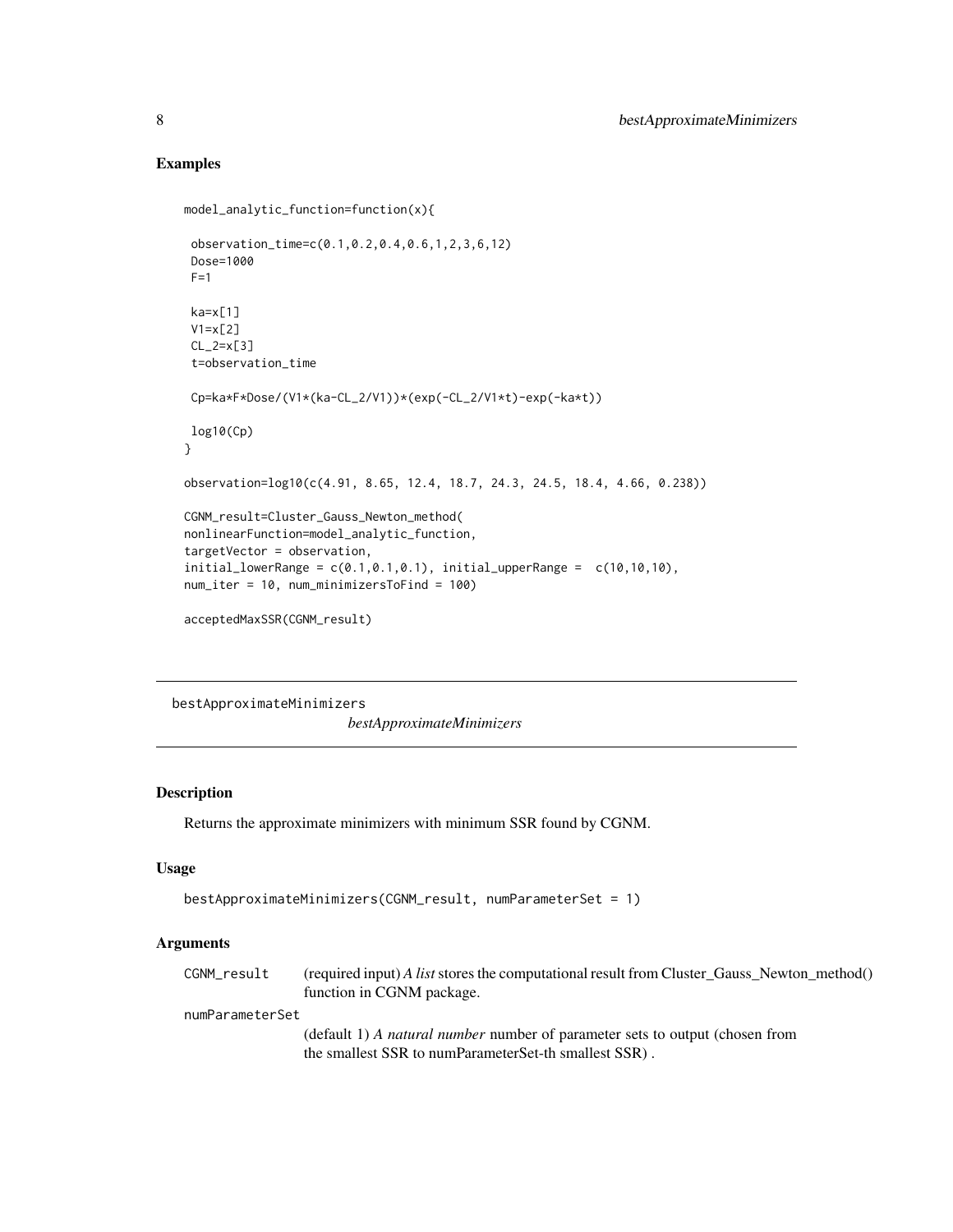## <span id="page-8-0"></span>Value

*A vector* a vector of accepted approximate minimizers with minimum SSR found by CGNM.

## Examples

```
model_analytic_function=function(x){
```

```
observation_time=c(0.1,0.2,0.4,0.6,1,2,3,6,12)
Dose=1000
F=1ka=x[1]
V1=x[2]
CL_2=x[3]
 t=observation_time
Cp=ka*F*Dose/(V1*(ka-CL_2/V1))*(exp(-CL_2/V1*t)-exp(-ka*t))
log10(Cp)
}
observation=log10(c(4.91, 8.65, 12.4, 18.7, 24.3, 24.5, 18.4, 4.66, 0.238))
CGNM_result=Cluster_Gauss_Newton_method(
nonlinearFunction=model_analytic_function,
targetVector = observation,
initial\_lowerRange = c(0.1, 0.1, 0.1), initial\_upperRange = c(10, 10, 10),
num_iter = 10, num_minimizersToFind = 100)
bestApproximateMinimizers(CGNM_result,10)
```
Cluster\_Gauss\_Newton\_Bootstrap\_method *Cluster\_Gauss\_Newton\_Bootstrap\_method*

### Description

Conduct residual resampling bootstrap analyses using CGNM.

### Usage

```
Cluster_Gauss_Newton_Bootstrap_method(
  CGNM_result,
  nonlinearFunction,
  num_bootstrapSample = 200,
  indicesToUseAsInitialIterates = NA
)
```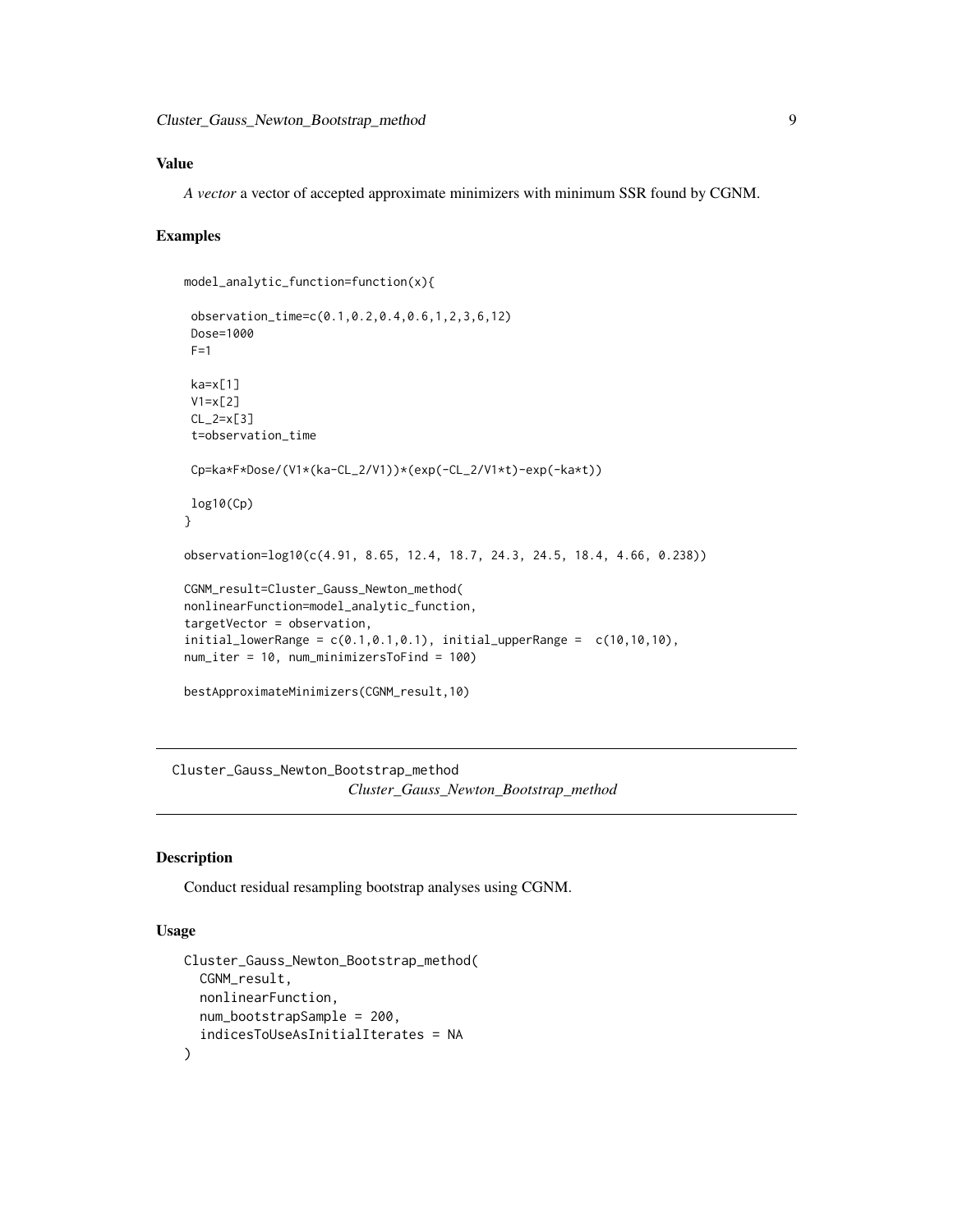#### Arguments

CGNM\_result (required input) *A list* stores the computational result from Cluster\_Gauss\_Newton\_method() function in CGNM package.

#### nonlinearFunction

(required input) *A function with input of a vector x of real number of length n and output a vector y of real number of length m.* In the context of model fitting the nonlinearFunction is the model. Given the CGNM does not assume the uniqueness of the minimizer, m can be less than n. Also CGNM does not assume any particular form of the nonlinear function and also does not require the function to be continuously differentiable (see Appendix D of our publication for an example when this function is discontinuous).

## num\_bootstrapSample

(default: 200) *A positive integer* number of bootstrap samples to generate.

## indicesToUseAsInitialIterates

(default: NA) *A vector of integers* indices to use for initial iterate of the bootstrap analyses. For CGNM bootstrap, we use the parameters found by CGNM as the initial iterates, here you can manually spccify which of the approximate minimizers that was found by CGNM (where the CGNM computation result is given as CGNM\_result file) to use as initial iterates. (if NA, use indices chosen by the acceptedIndices() function with default setting).

#### Value

list of a matrix X, Y,residual\_history, initialX, bootstrapX, bootstrapY as well as a list runSetting.

- 1. X, Y, residual\_history, initialX: identical to what was given as CGNM\_result.
- 2. X: *a num\_bootstrapSample by n matrix* which stores the the X values that was sampled using residual resampling bootstrap analyses (In terms of model fitting this is the parameter combinations with variabilities that represent parameter estimation uncertainties.).
- 3. Y: *a num\_bootstrapSample by m matrix* which stores the nonlinearFunction evaluated at the corresponding bootstrap analyses results in matrix bootstrapX above. In the context of model fitting each row corresponds to the model simulations.
- 4. runSetting: identical to what is given as CGNM\_result but in addition including num\_bootstrapSample and indicesToUseAsInitialIterates.

#### Examples

##lip-flop kinetics (an example known to have two distinct solutions)

```
model_analytic_function=function(x){
observation_time=c(0.1,0.2,0.4,0.6,1,2,3,6,12)
Dose=1000
F=1ka=x[1]
V1=x[2]
CL_2=x[3]
```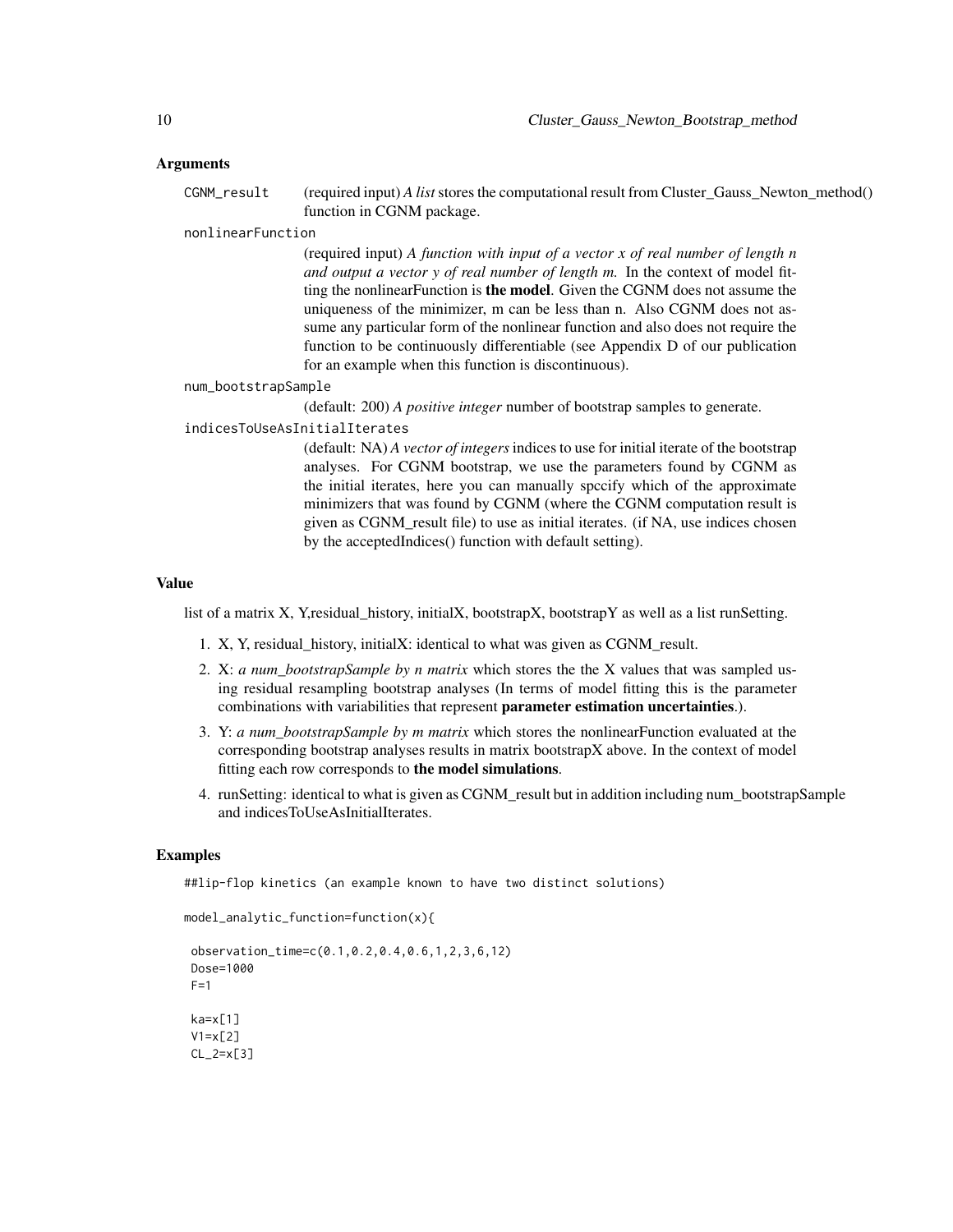```
t=observation_time
Cp=ka*F*Dose/(V1*(ka-CL_2/V1))*(exp(-CL_2/V1*t)-exp(-ka*t))
log10(Cp)
}
observation=log10(c(4.91, 8.65, 12.4, 18.7, 24.3, 24.5, 18.4, 4.66, 0.238))
CGNM_result=Cluster_Gauss_Newton_method(
nonlinearFunction=model_analytic_function,
targetVector = observation, num_iteration = 10, num_minimizersToFind = 100,
initial_lowerRange = c(0.1, 0.1, 0.1), initial_lupperRange = c(10, 10, 10)CGNM_bootstrap=Cluster_Gauss_Newton_Bootstrap_method(CGNM_result,
     nonlinearFunction=model_analytic_function, num_bootstrapSample=100)
plot_paraDistribution_byHistogram(CGNM_bootstrap,
ParameterNames=c("Ka","V1","CL_2"), ReparameterizationDef=c("x1","x2","x3"))
```
Cluster\_Gauss\_Newton\_method *Cluster\_Gauss\_Newton\_method*

#### Description

Find multiple minimisers of the nonlinear least squares problem.

 $argmin_x ||f(x) - y||$ 

where

- 1. f: nonlinear function (e.g., mathematical model)
- 2. y\*: target vector (e.g., observed data to fit the mathematical model)
- 3. x: variable of the nonlinear function that we aim to find the values that minimize (minimizers) the differences between the nonlinear function and target vector (e.g., model parameter)

Parameter estimation problems of mathematical models can often be formulated as nonlinear least squares problems. In this context f can be thought at a model, x is the parameter, and  $y^*$  is the observation. CGNM iteratively estimates the minimizer of the nonlinear least squares problem from various initial estimates hence finds multiple minimizers. Full detail of the algorithm and comparison with conventional method is available in the following publication, also please cite this publication when this algorithm is used in your research: Aoki et al. (2020) <doi.org/10.1007/s11081-020- 09571-2>. Cluster Gauss–Newton method. Optimization and Engineering, 1-31. As illustrated in this paper, CGNM is faster and more robust compared to repeatedly applying the conventional optimization/nonlinear least squares algorithm from various initial estimates. In addition, CGNM can realize this speed assuming the nonlinear function to be a black-box function (e.g. does not use things like adjoint equation of a system of ODE as the function does not have to be based on a system of ODEs.).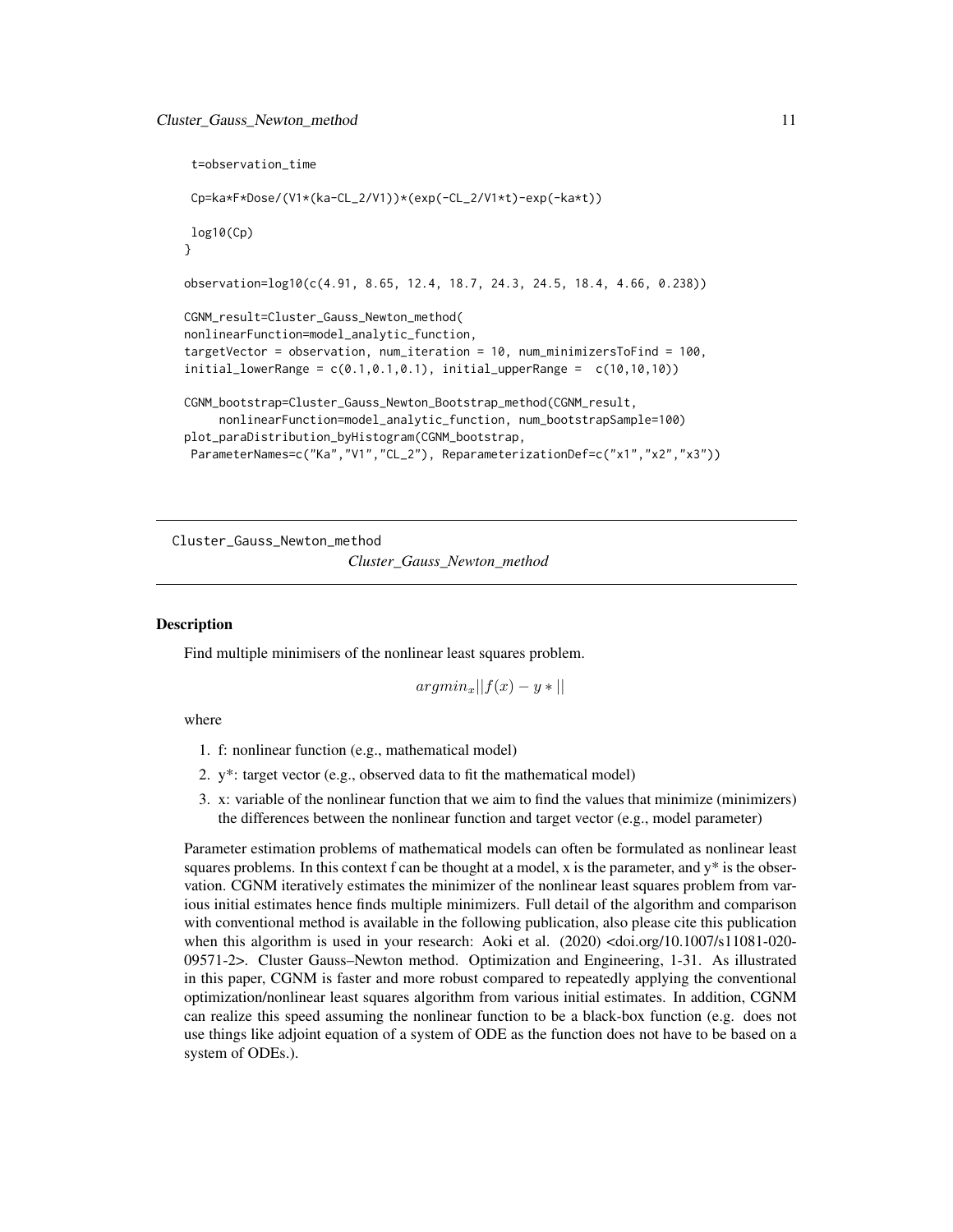## Usage

```
Cluster_Gauss_Newton_method(
  nonlinearFunction,
  targetVector,
  initial_lowerRange,
  initial_upperRange,
  num_minimizersToFind = 250,
  num_iteration = 25,
  saveLog = FALSE,
  runName = ",
  textMemo = ".
  algorithmParameter_initialLambda = 1,
  algorithmParameter_gamma = 2,
  algorithmVersion = 3,
  initialIterateMatrix = NA,
  targetMatrix = NA
)
```
## Arguments

nonlinearFunction

(required input) *A function with input of a vector x of real number of length n and output a vector y of real number of length m.* In the context of model fitting the nonlinearFunction is the model. Given the CGNM does not assume the uniqueness of the minimizer, m can be less than n. Also CGNM does not assume any particular form of the nonlinear function and also does not require the function to be continuously differentiable (see Appendix D of our publication for an example when this function is discontinuous).

targetVector (required input) *A vector of real number of length m* where we minimize the Euclidean distance between the nonlinearFuncition and targetVector. In the context of curve fitting targetVector can be though as the observational data.

initial\_lowerRange

(required input) *A vector of real number of length n* where each element represents the lower range of the initial iterate. Similarly to regular Gauss-Newton method, CGNM iteratively reduce the residual to find minimizers. Essential differences is that CGNM start from the initial RANGE and not an initial point. Note that CGNM is an unconstraint optimization method so the final minimizer can be anywhere (and outside of this specified range). In the parameter estimation problem, there often is a constraints to the parameters (e.g., parameters cannot be negative).. If you wish to constraint the parameter domain do so via parameter transformation (e.g., if parameter needs to be positive do log transform, if there is upper and lower bounds consider using logit transform.)

```
initial_upperRange
```
(required input) *A vector of real number of length n* where each element represents the upper range of the initial iterate.

num\_minimizersToFind

(default: 250) *A positive integer* defining number of approximate minimizers CGNM will find. We usually use 250 when testing the model and 1000 for the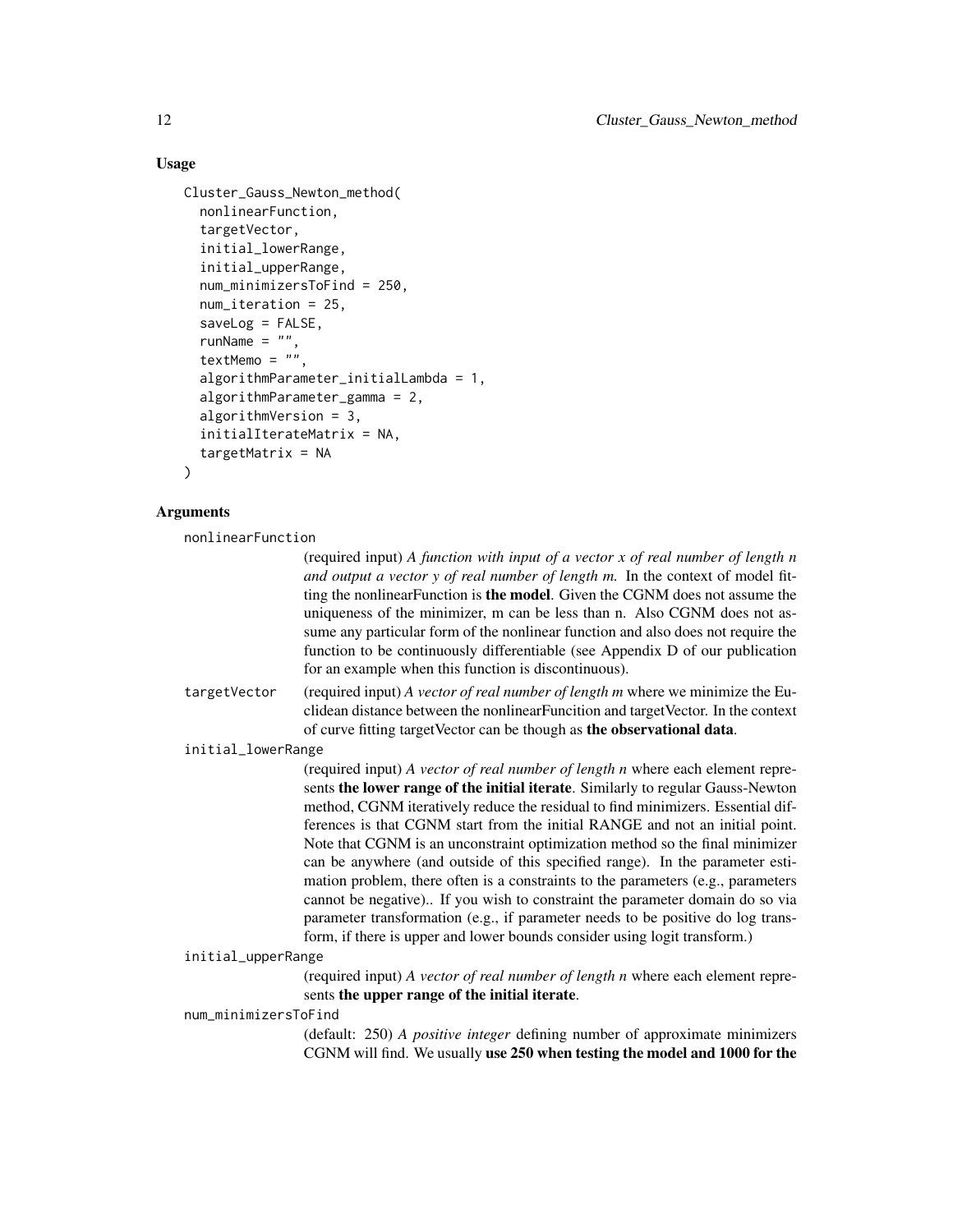final analysis. The computational cost increase proportionally to this number; however, larger number algorithm becomes more stable and increase the chance of finding more better minimizers. See Appendix C of our paper for detail.

- num\_iteration (default: 25) *A positive integer* defining maximum number of iterations. We usually set 25 while model building and 100 for final analysis. Given each point terminates the computation when the convergence criterion is met the computation cost does not grow proportionally to the number of iterations (hence safe to increase this without significant increase in the computational cost).
- saveLog (default: FALSE) *TRUE or FALSE* indicating either or not to save computation result from each iteration in CGNM\_log folder. It requires disk write access right in the current working directory. Recommended to set TRUE if the computation is expected to take long time as user can retrieve intrim computation result even if the computation is terminated prematurely (or even during the computation).
- runName (default: "") *string* that user can ue to identify the CGNM runs. The run history will be saved in the folder name CGNM\_log\_<runName>. If this is set to "TIME" then runName is automatically set by the run start time.
- textMemo (default: "") *string* that user can write an arbitrary text (without influencing computation). This text is stored with the computation result so that can be used for example to describe model so that the user can recognize the computation result.
- algorithmParameter\_initialLambda

(default: 1) *A positive number* for initial value for the regularization coefficient lambda see Appendix B of of our paper for detail.

algorithmParameter\_gamma

(default: 2) *A positive number* a positive scalar value for adjusting the strength of the weighting for the linear approximation see Appendix A of our paper for detail.

#### algorithmVersion

(default: 3.0) *A positive number* user can choose different version of CGNM algorithm currently 1.0 and 3.0 are available. If number chosen other than 1.0 or 3.0 it will choose 1.0.

#### initialIterateMatrix

(default: NA) *A matrix* with dimension num\_minimizersToFind x n. User can provide initial iterate as a matrix This input is used when the user wishes not to generate initial iterate randomly from the initial range. The user is responsible for ensuring all function evaluation at each initial iterate does not produce NaN.

targetMatrix (default: NA) *A matrix* with dimension num\_minimizersToFind x m User can define multiple target vectors in the matrix form. This input is mainly used when running bootstrap method and not intended to be used for other purposes.

## Value

list of a matrix  $X$ , Y, residual\_history and initial $X$ , as well as a list runSetting

1. X: *a num\_minimizersToFind by n matrix* which stores the approximate minimizers of the nonlinear least squares in each row. In the context of model fitting they are the estimated parameter sets.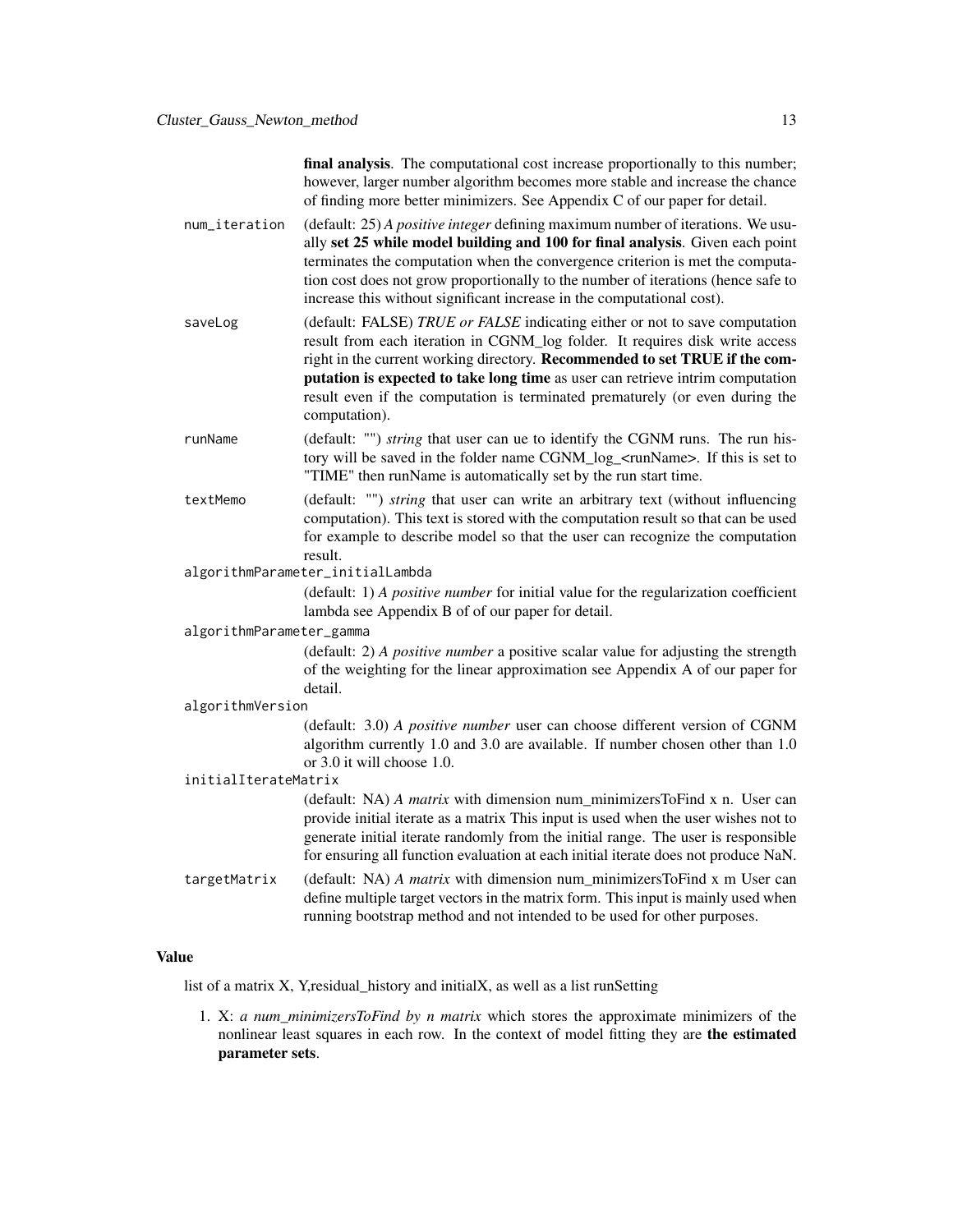- 2. Y: *a num\_minimizersToFind by m matrix* which stores the nonlinearFunction evaluated at the corresponding approximate minimizers in matrix X above. In the context of model fitting each row corresponds to the model simulations.
- 3. residual\_history: *a num\_iteration by num\_minimizersToFind matrix* storing sum of squares residual for all iterations.
- 4. initialX: *a num\_minimizersToFind by n matrix* which stores the set of initial iterates.
- 5. runSetting: a list containing all the input variables to Cluster\_Gauss\_Newton\_method (i.e., nonlinearFunction, targetVector, initial\_lowerRange, initial\_upperRange ,algorithmParameter\_initialLambda, algorithmParameter\_gamma, num\_minimizersToFind, num\_iteration, saveLog, runName, textMemo).

```
##lip-flop kinetics (an example known to have two distinct solutions)
```

```
model_analytic_function=function(x){
 observation_time=c(0.1,0.2,0.4,0.6,1,2,3,6,12)
 Dose=1000
F=1ka=x[1]V1=x[2]
CL_2=x[3]
 t=observation_time
Cp=ka*F*Dose/(V1*(ka-CL_2/V1))*(exp(-CL_2/V1*t)-exp(-ka*t))
log10(Cp)
}
observation=log10(c(4.91, 8.65, 12.4, 18.7, 24.3, 24.5, 18.4, 4.66, 0.238))
CGNM_result=Cluster_Gauss_Newton_method(
nonlinearFunction=model_analytic_function,
targetVector = observation, num_iteration = 10, num_minimizersToFind = 100,
initial_lowerRange = c(0.1, 0.1, 0.1), initial_lupperRange = c(10, 10, 10)acceptedApproximateMinimizers(CGNM_result)
## Not run:
library(RxODE)
model_text="
d/dt(X_1)=-ka*X_1
d/dt(C_2)=(ka*X_1-CL_2*C_2)/V1"
model=RxODE(model_text)
#define nonlinearFunction
model_function=function(x){
```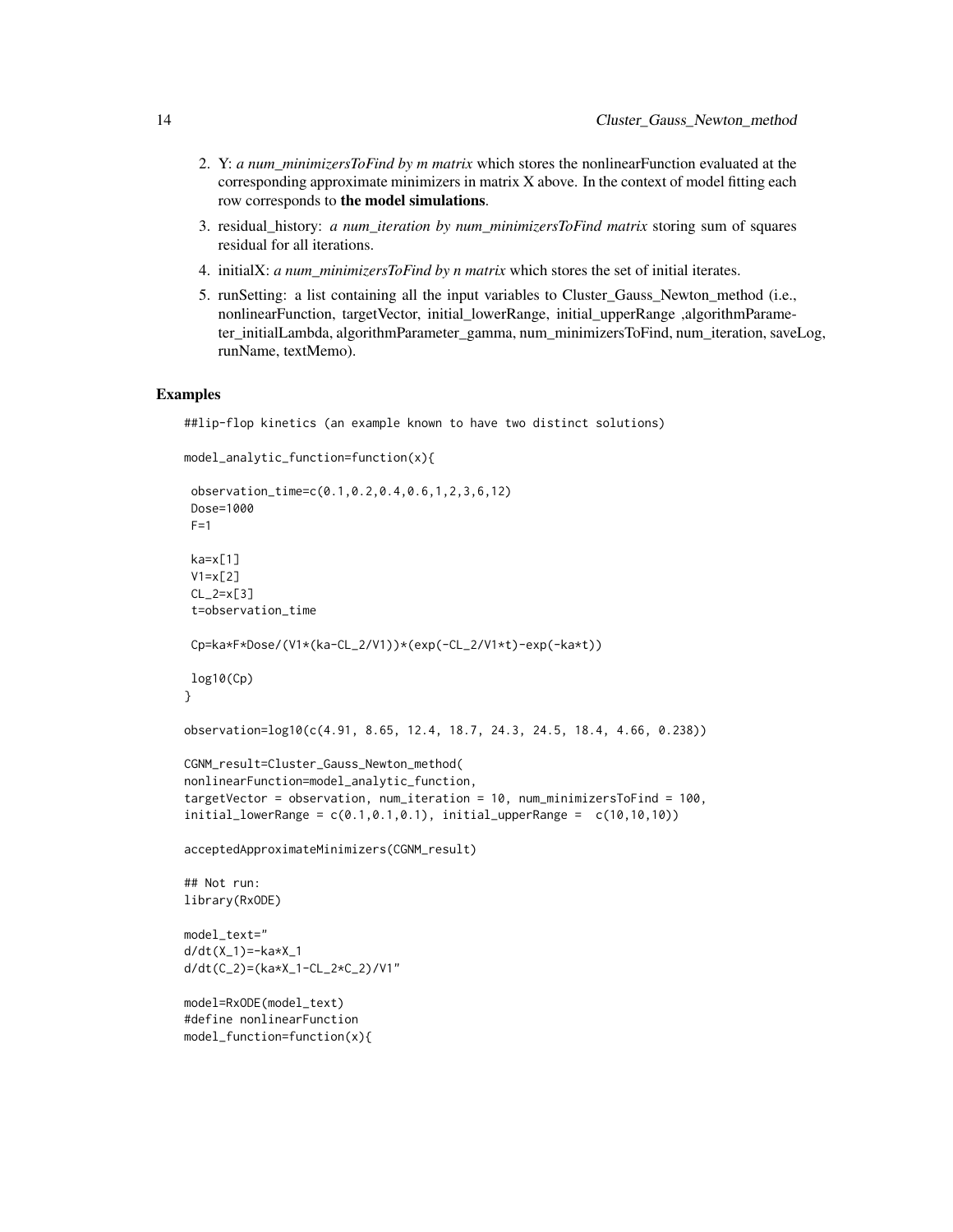## <span id="page-14-0"></span>plot\_goodnessOfFit 15

```
observation_time=c(0.1,0.2,0.4,0.6,1,2,3,6,12)
theta <- c(ka=x[1],V1=x[2],CL_2=x[3])
ev <- eventTable()
ev$add.dosing(dose = 1000, start.time =0)
ev$add.sampling(observation_time)
odeSol=model$solve(theta, ev)
log10(odeSol[,"C_2"])
}
observation=log10(c(4.91, 8.65, 12.4, 18.7, 24.3, 24.5, 18.4, 4.66, 0.238))
CGNM_result=Cluster_Gauss_Newton_method(nonlinearFunction=model_function,
targetVector = observation,
initial_lowerRange = c(0.1, 0.1, 0.1), initial_lupperRange = c(10, 10, 10)## End(Not run)
```
plot\_goodnessOfFit *plot\_goodnessOfFit*

## Description

Make goodness of fit plots to assess the model-fit and bias in residual distribution.

Explanation of the terminologies in terms of PBPK model fitting to the time-course drug concentration measurements:

- 1. "independent variable" is time
- 2. "dependent variable" is the concentration.
- 3. "Residual" is the difference between the measured concentration and the model simulation with the parameter fond by the CGNM.
- 4. "m" is number of observations

#### Usage

```
plot_goodnessOfFit(
  CGNM_result,
  plotType = 1,
 plotRank = c(1),
  independentVariableVector = NA,
  dependentVariableTypeVector = NA
)
```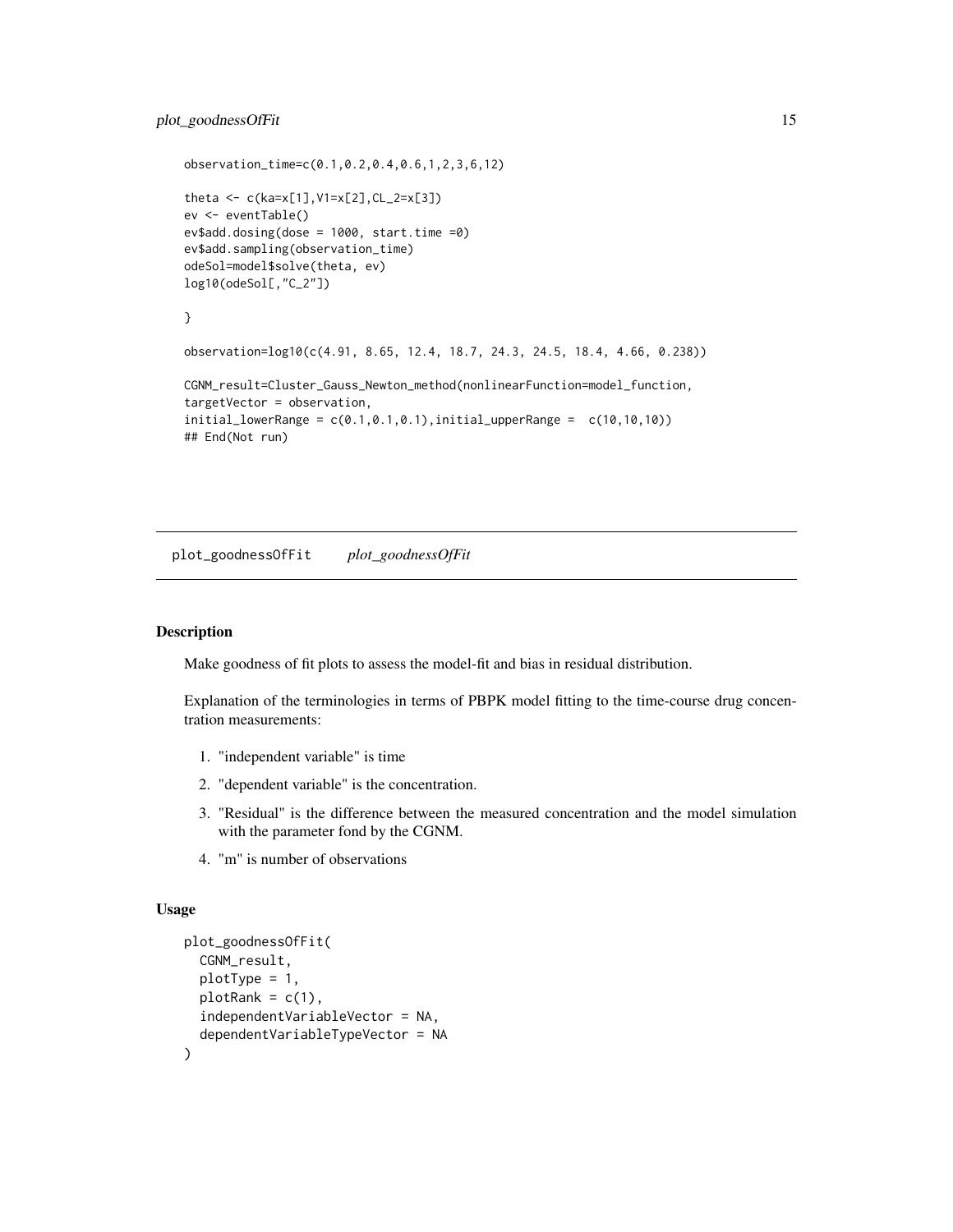## Arguments

| CGNM_result                 | (required input) A list stores the computational result from Cluster_Gauss_Newton_method()<br>function in CGNM package.                                                                                                                                                                                                                                      |
|-----------------------------|--------------------------------------------------------------------------------------------------------------------------------------------------------------------------------------------------------------------------------------------------------------------------------------------------------------------------------------------------------------|
| plotType                    | (default: 1) $1,2$ or 3<br>specify the kind of goodness of fit plot to create                                                                                                                                                                                                                                                                                |
|                             | 1. dependent variable v.s. independent variable with overlay of the target as<br>red dots (e.g., plots of time-course concentration profile with overlay of ob-<br>served concentration in red dots). When CGNM_result include bootstrap<br>analysis result, then the model simulation with median, 5 percentile and 95<br>percentile will be plotted.       |
|                             | 2. residual v.s. dependent variable (used to check to make sure one has chosen<br>the right "shape" of residual distribution, i.e., additive, proportional etc.,<br>check to make sure there is no noticeable trend.)                                                                                                                                        |
|                             | 3. residual v.s. independent variable (e.g., use to check if the model-fit is<br>equally good throughout different phases of time-course profile.)                                                                                                                                                                                                           |
| plotRank                    | (default: $c(1)$ ) an integer of a vector of integers                                                                                                                                                                                                                                                                                                        |
|                             | Specify which rank of the parameter to use for the goodness of fit plots. (e.g., if<br>one wishes to use rank 1 to 100 then set it to be $seq(1,100)$ , or if one wish to use<br>88th rank parameters then set this as 88.)                                                                                                                                  |
| independentVariableVector   |                                                                                                                                                                                                                                                                                                                                                              |
|                             | (default: NA) a vector of numerics of length m                                                                                                                                                                                                                                                                                                               |
|                             | set independent variables that target values are associated with (e.g., time of the<br>drug concentration measurement one is fitting PBPK model to)                                                                                                                                                                                                          |
|                             | (when this variable is set to NA, $seq(1,m)$ will be used as independent variable<br>when appropriate).                                                                                                                                                                                                                                                      |
| dependentVariableTypeVector |                                                                                                                                                                                                                                                                                                                                                              |
|                             | (default: NA) a vector of text of length m<br>when this variable is set (i.e., not NA) then the goodness of fit analyses is done<br>for each variable type. For example, if we are fitting the PBPK model to data<br>with multiple dose arms, one can see the goodness of fit for each dose arm by<br>specifying which dose group the observations are from. |
|                             |                                                                                                                                                                                                                                                                                                                                                              |

## Value

*A ggplot object* of the goodness of fit plot.

```
model_analytic_function=function(x){
```

```
observation_time=c(0.1,0.2,0.4,0.6,1,2,3,6,12)
Dose=1000
F=1ka=10^x[1]
V1=10^x[2]
CL_2=10^x[3]
```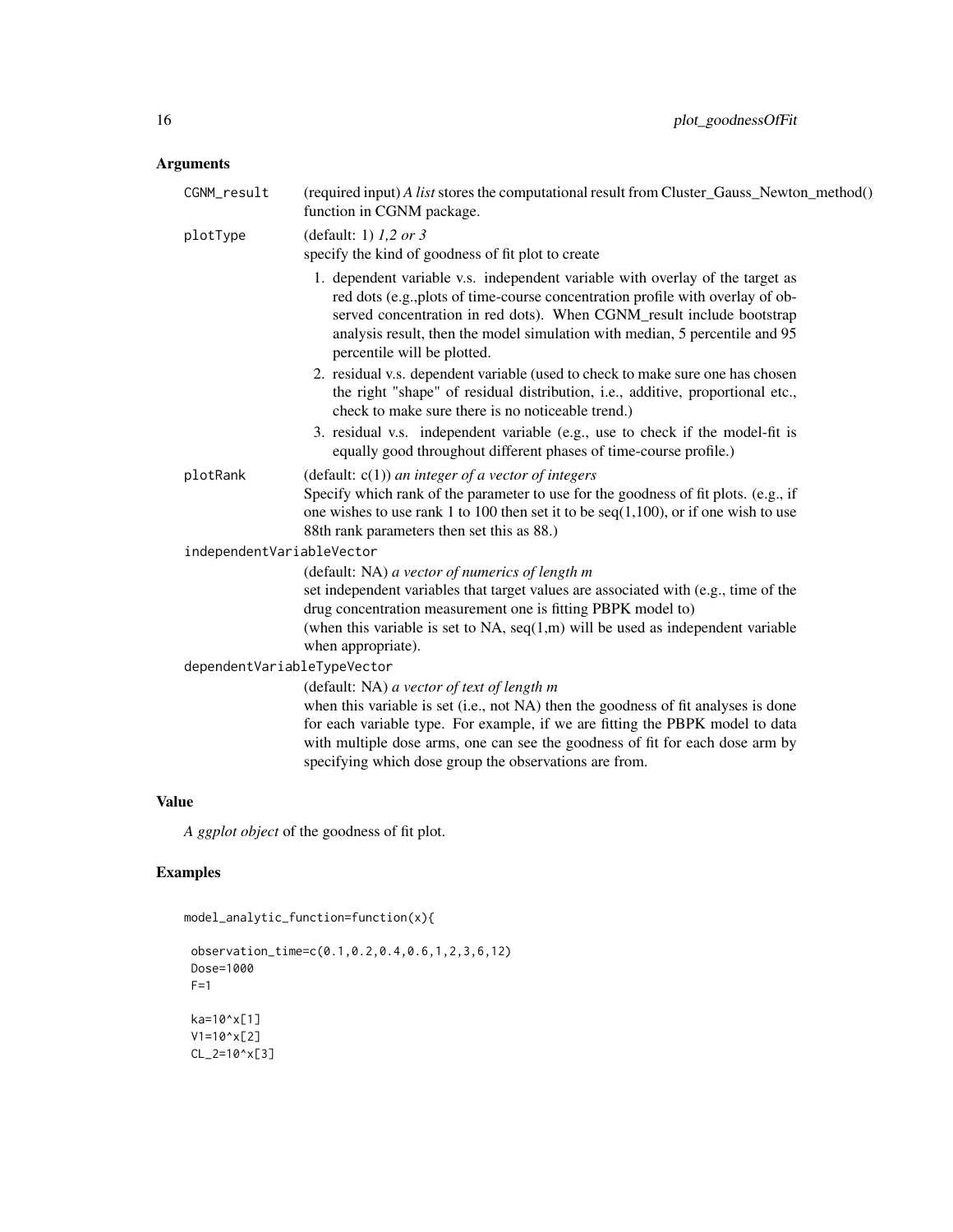```
t=observation_time
Cp=ka*F*Dose/(V1*(ka-CL_2/V1))*(exp(-CL_2/V1*t)-exp(-ka*t))
log10(Cp)
}
observation=log10(c(4.91, 8.65, 12.4, 18.7, 24.3, 24.5, 18.4, 4.66, 0.238))
CGNM_result=Cluster_Gauss_Newton_method(
nonlinearFunction=model_analytic_function,
targetVector = observation,
initial_lowerRange = c(-2, -2, -2), initial_upperRange = c(1, 2, 2),
num_iter = 10, num_minimizersToFind = 100)
plot_paraDistribution_byHistogram(CGNM_result)
plot_paraDistribution_byHistogram(CGNM_result,
     ParameterNames=c("Ka", "V1", "CL_2"),
     ReparameterizationDef=c("10^x1","10^x2","10^x3"))
```
plot\_paraDistribution\_byHistogram *plot\_paraDistribution\_byHistogram*

## Description

Make histograms to visualize the initial distribution and distribition of the accepted approximate minimizers found by the CGNM.

## Usage

```
plot_paraDistribution_byHistogram(
  CGNM_result,
  indicesToInclude = NA,
  ParameterNames = NA,
  ReparameterizationDef = NA,
  bins = 30\lambda
```
## Arguments

| CGNM_result      | (required input) A list stores the computational result from Cluster_Gauss_Newton_method()<br>function in CGNM package.                                                                                          |
|------------------|------------------------------------------------------------------------------------------------------------------------------------------------------------------------------------------------------------------|
| indicesToInclude |                                                                                                                                                                                                                  |
|                  | (default: NA) A vector of integers indices to include in the plot (if NA, use<br>indices chosen by the accepted Indices () function with default setting).                                                       |
| ParameterNames   | (default: NA) A vector of strings the user can supply so that these names are<br>used when making the plot. (Note if it set as NA or vector of incorrect length<br>then the parameters are named as $x1, x2, $ ) |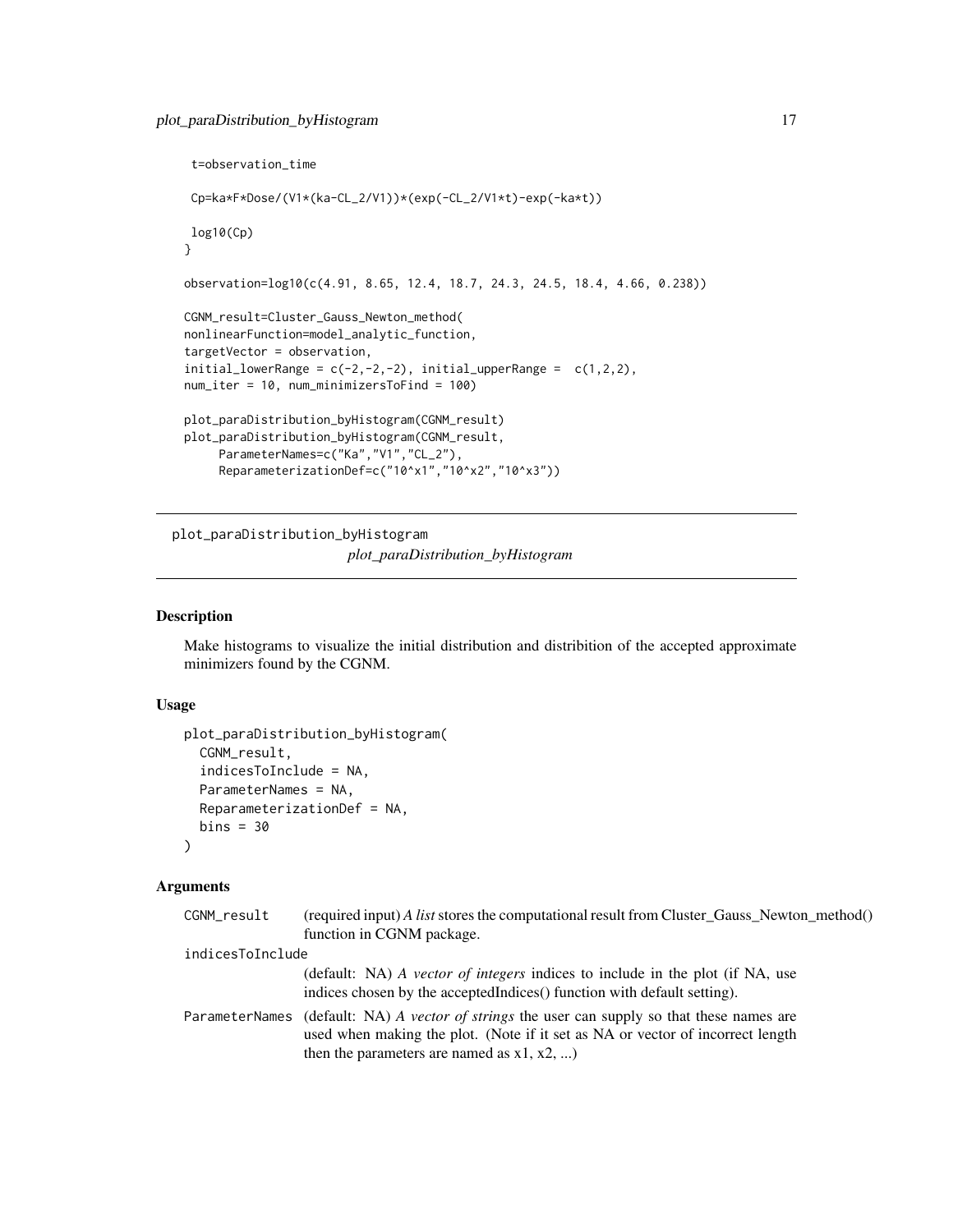<span id="page-17-0"></span>

| ReparameterizationDef |                                                                                                                                                                                                                                                                                                                                                                                                                                               |
|-----------------------|-----------------------------------------------------------------------------------------------------------------------------------------------------------------------------------------------------------------------------------------------------------------------------------------------------------------------------------------------------------------------------------------------------------------------------------------------|
|                       | (default: NA) A vector of strings the user can supply definition of reparameteri-<br>zation where each string follows R syntax and also refer to the ith element of the<br>x vector (the input variable to the nonlinear function) as xi (e.g., if the first input<br>variable to the nonlinear function is defined as $x1 = log 10(Ka)$ , then by setting<br>$10^x$ as one of the strings in this vector, you can plot the violin plot of Ka |
| bins                  | (default: 30) A <i>natural number</i> Number of bins used for plotting histogram.                                                                                                                                                                                                                                                                                                                                                             |

## Value

*A ggplot object* including the violin plot, interquartile range and median, minimum and maximum.

```
model_analytic_function=function(x){
```

```
observation_time=c(0.1,0.2,0.4,0.6,1,2,3,6,12)
 Dose=1000
 F=1ka=10^x[1]
 V1=10^x[2]
 CL_2=10^x[3]
 t=observation_time
 Cp=ka*F*Dose/(V1*(ka-CL_2/V1))*(exp(-CL_2/V1*t)-exp(-ka*t))
log10(Cp)
}
observation=log10(c(4.91, 8.65, 12.4, 18.7, 24.3, 24.5, 18.4, 4.66, 0.238))
CGNM_result=Cluster_Gauss_Newton_method(
nonlinearFunction=model_analytic_function,
targetVector = observation,
initial\_lowerRange = c(-2, -2, -2), initial\_upperRange = c(1, 2, 2),num_iter = 10, num_minimizersToFind = 100)
plot_paraDistribution_byHistogram(CGNM_result)
plot_paraDistribution_byHistogram(CGNM_result,
     ParameterNames=c("Ka","V1","CL_2"),
     ReparameterizationDef=c("10^x1","10^x2","10^x3"))
```

```
plot_paraDistribution_byViolinPlots
                        plot_paraDistribution_byViolinPlots
```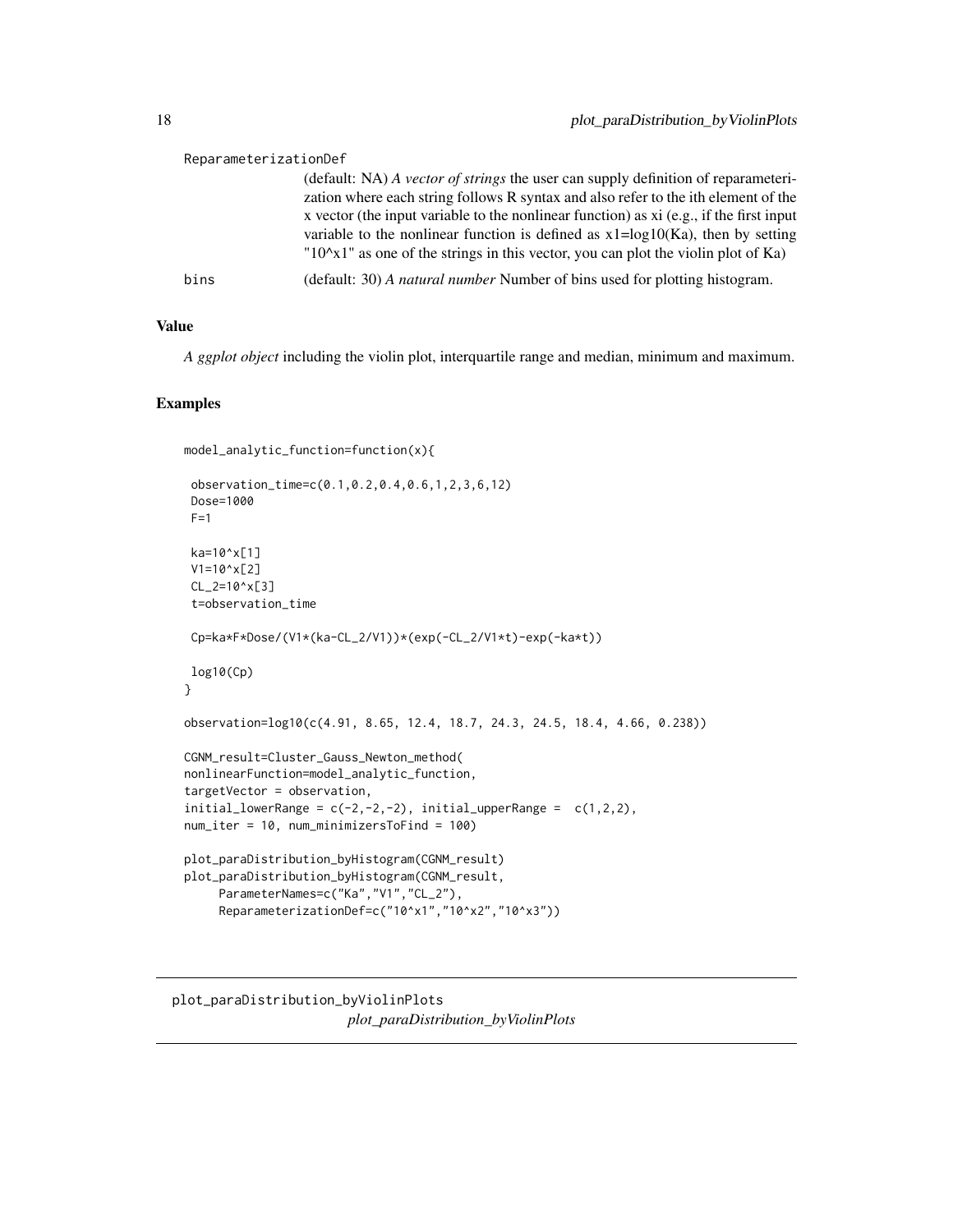### Description

Make violin plot to compare the initial distribution and distribition of the accepted approximate minimizers found by the CGNM. Bars in the violin plots indicates the interquartile range. The solid line connects the interquartile ranges of the initial distribution and the distribution of the accepted approximate minimizer at the final iterate. The blacklines connets the minimums and maximums of the initial distribution and the distribution of the accepted approximate minimizer at the final iterate. The black dots indicate the median.

#### Usage

```
plot_paraDistribution_byViolinPlots(
  CGNM_result,
  indicesToInclude = NA,
  ParameterNames = NA,
  ReparameterizationDef = NA
\lambda
```
### Arguments

| CGNM_result           | (required input) A list stores the computational result from Cluster_Gauss_Newton_method()<br>function in CGNM package.                                                                                                                                                                                                                                                                                                                                  |
|-----------------------|----------------------------------------------------------------------------------------------------------------------------------------------------------------------------------------------------------------------------------------------------------------------------------------------------------------------------------------------------------------------------------------------------------------------------------------------------------|
| indicesToInclude      |                                                                                                                                                                                                                                                                                                                                                                                                                                                          |
|                       | (default: NA) A vector of integers indices to include in the plot (if NA, use<br>indices chosen by the accepted Indices () function with default setting).                                                                                                                                                                                                                                                                                               |
|                       | ParameterNames (default: NA) A vector of strings the user can supply so that these names are<br>used when making the plot. (Note if it set as NA or vector of incorrect length<br>then the parameters are named as $x1, x2, $                                                                                                                                                                                                                            |
| ReparameterizationDef |                                                                                                                                                                                                                                                                                                                                                                                                                                                          |
|                       | (default: NA) A vector of strings the user can supply definition of reparameteri-<br>zation where each string follows R syntax and also refer to the ith element of the<br>x vector (the input variable to the nonlinear function) as xi (e.g., if the first input<br>variable to the nonlinear function is defined as $x1 = log 10(Ka)$ , then by setting<br>$"10^{\circ}x1"$ as one of the strings in this vector, you can plot the violin plot of Ka) |

## Value

*A ggplot object* including the violin plot, interquartile range and median, minimum and maximum.

```
model_analytic_function=function(x){
```

```
observation_time=c(0.1,0.2,0.4,0.6,1,2,3,6,12)
Dose=1000
F=1ka=10^x[1]
V1=10^x[2]
```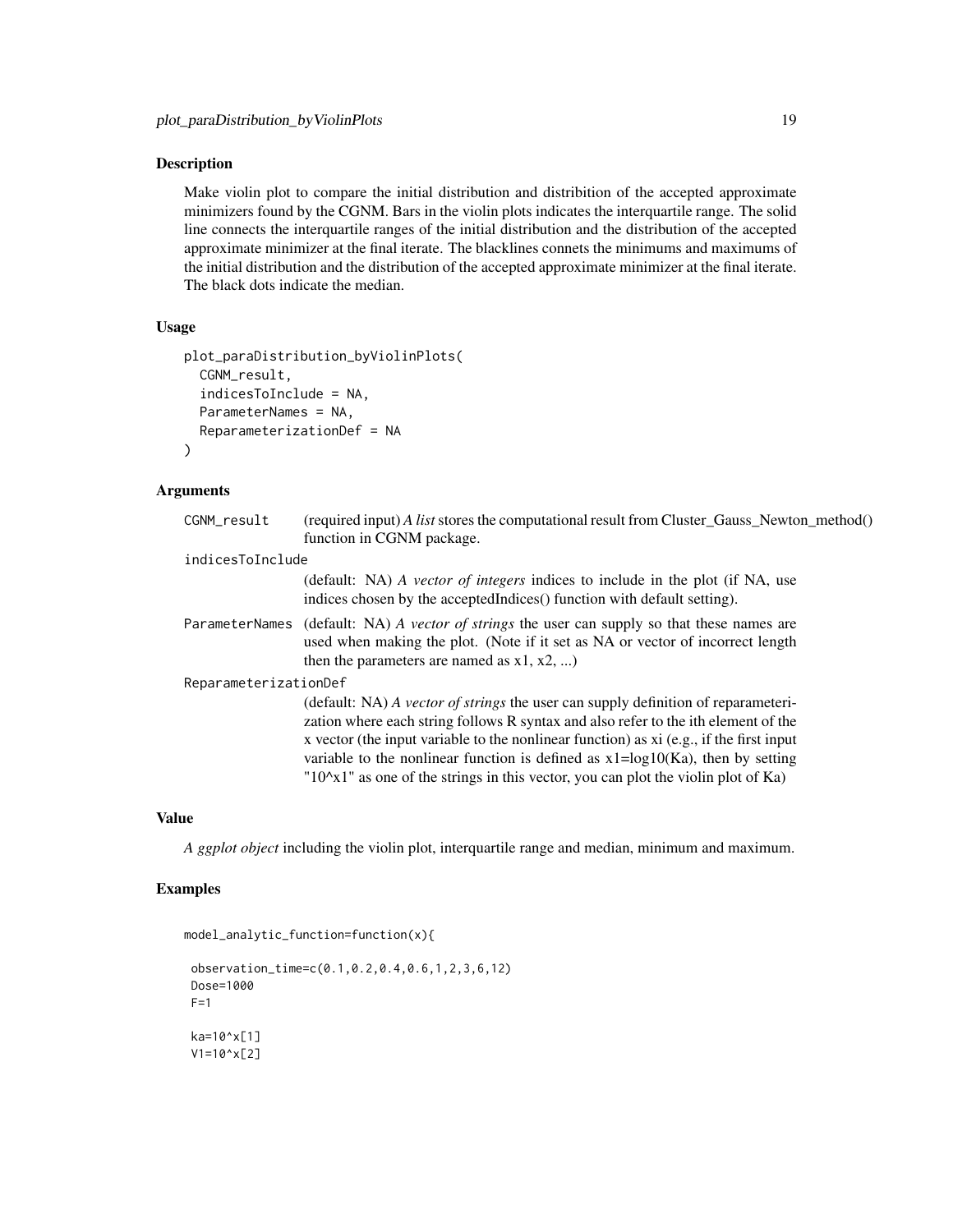```
CL_2=10^x[3]
 t=observation_time
Cp=ka*F*Dose/(V1*(ka-CL_2/V1))*(exp(-CL_2/V1*t)-exp(-ka*t))
log10(Cp)
}
observation=log10(c(4.91, 8.65, 12.4, 18.7, 24.3, 24.5, 18.4, 4.66, 0.238))
CGNM_result=Cluster_Gauss_Newton_method(
nonlinearFunction=model_analytic_function,
targetVector = observation,
initial\_lowerRange = c(-2, -2, -2), initial\_upperRange = c(1, 2, 2),
num_iter = 10, num_minimizersToFind = 100)
a_Indices=acceptedIndices(CGNM_result)
plot_paraDistribution_byViolinPlots(CGNM_result, indicesToInclude=a_Indices)
plot_paraDistribution_byViolinPlots(CGNM_result, indicesToInclude=a_Indices,
     ParameterNames=c("Ka","V1","CL_2"),
     ReparameterizationDef=c("10^x1","10^x2","10^x3"))
```
plot\_parameterValue\_scatterPlots

*plot\_parameterValue\_scatterPlots*

#### Description

Make scatter plots of the accepted approximate minimizers found by the CGNM. Bars in the violin plots indicates the interquartile range.

## Usage

```
plot_parameterValue_scatterPlots(CGNM_result, indicesToInclude = NA)
```
## Arguments

CGNM\_result (required input) *A list* stores the computational result from Cluster\_Gauss\_Newton\_method() function in CGNM package.

indicesToInclude

(default: NA) *A vector of integers* indices to include in the plot (if NA, use indices chosen by the acceptedIndices() function with default setting).

#### Value

*A ggplot object* including the violin plot, interquartile range and median, minimum and maximum.

<span id="page-19-0"></span>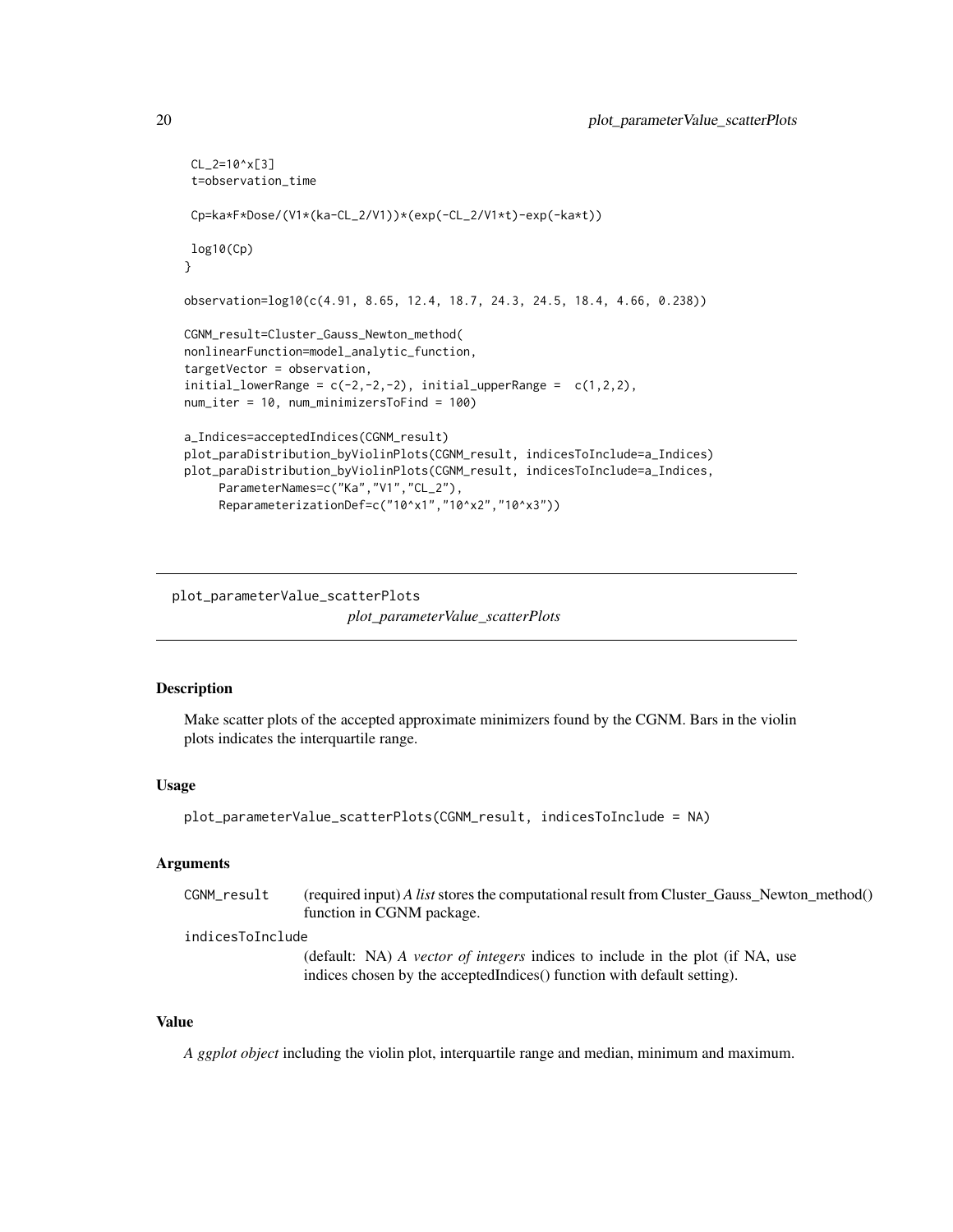## <span id="page-20-0"></span>plot\_Rank\_SSR 21

## Examples

```
model_analytic_function=function(x){
observation_time=c(0.1,0.2,0.4,0.6,1,2,3,6,12)
Dose=1000
F=1ka=x[1]V1=x[2]CL_2=x[3]t=observation_time
Cp=ka*F*Dose/(V1*(ka-CL_2/V1))*(exp(-CL_2/V1*t)-exp(-ka*t))
log10(Cp)
}
observation=log10(c(4.91, 8.65, 12.4, 18.7, 24.3, 24.5, 18.4, 4.66, 0.238))
CGNM_result=Cluster_Gauss_Newton_method(
nonlinearFunction=model_analytic_function,
targetVector = observation,
initial_lowerRange = c(0.1, 0.1, 0.1), initial_lupperRange = c(10, 10, 10),
num_iter = 10, num_minimizersToFind = 100)
plot_parameterValue_scatterPlots(CGNM_result)
```
plot\_Rank\_SSR *plot\_Rank\_SSR*

### Description

Make SSR v.s. rank plot. This plot is often used to visualize the maximum accepted SSR.

#### Usage

```
plot_Rank_SSR(CGNM_result, indicesToInclude = NA)
```
#### Arguments

| CGNM_result | (required input) A list stores the computational result from Cluster_Gauss_Newton_method() |
|-------------|--------------------------------------------------------------------------------------------|
|             | function in CGNM package.                                                                  |

#### indicesToInclude

(default: NA) *A vector of integers* indices to include in the plot (if NA, use indices chosen by the acceptedIndices() function with default setting).

#### Value

*A ggplot object* of SSR v.s. rank.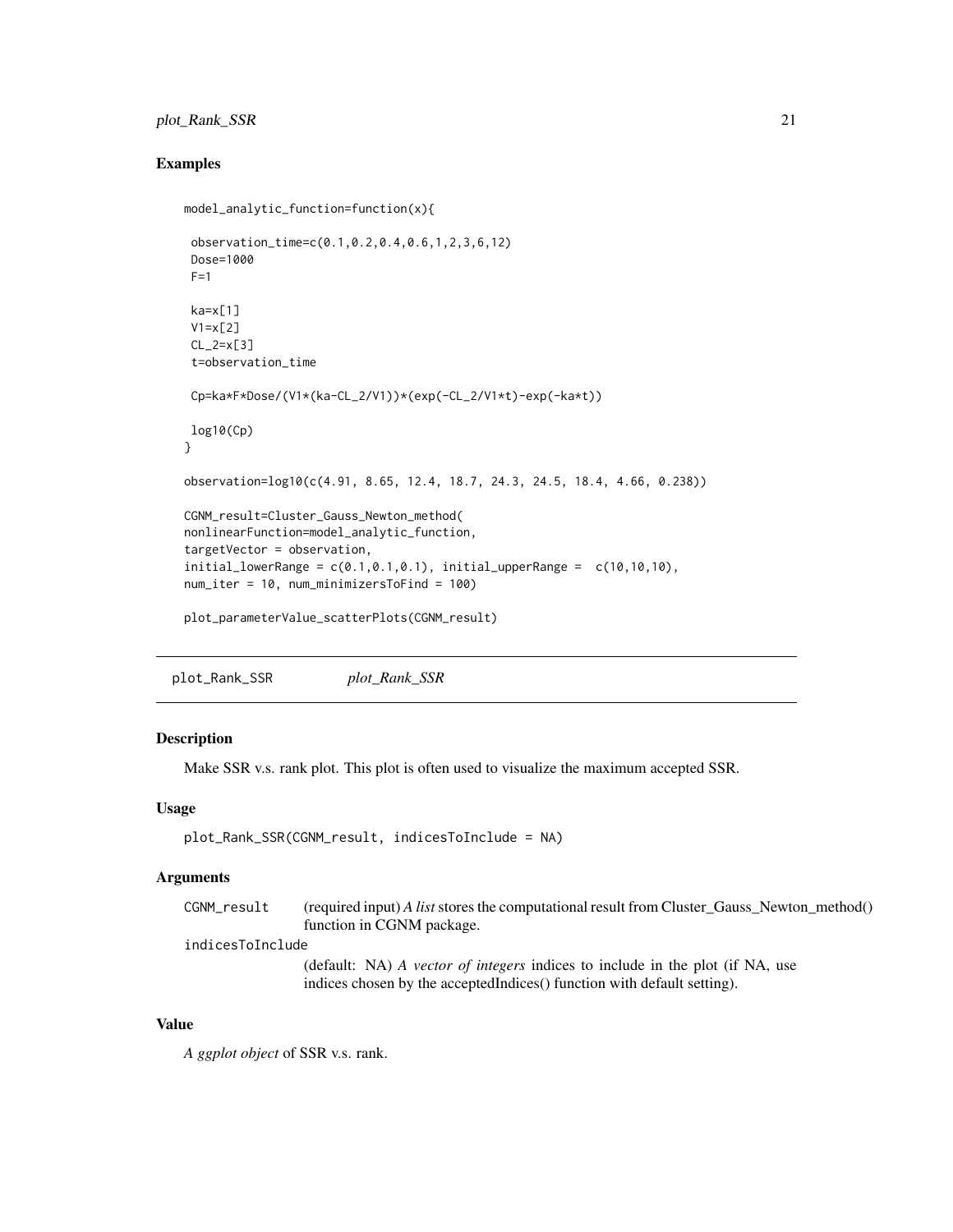## Examples

```
model_analytic_function=function(x){
 observation_time=c(0.1,0.2,0.4,0.6,1,2,3,6,12)
 Dose=1000
 F=1ka=x[1]
 V1=x[2]
 CL_2=x[3]
 t=observation_time
 Cp=ka*F*Dose/(V1*(ka-CL_2/V1))*(exp(-CL_2/V1*t)-exp(-ka*t))
 log10(Cp)
}
observation=log10(c(4.91, 8.65, 12.4, 18.7, 24.3, 24.5, 18.4, 4.66, 0.238))
CGNM_result=Cluster_Gauss_Newton_method(
nonlinearFunction=model_analytic_function,
targetVector = observation,
initial_lowerRange = c(0.1, 0.1, 0.1), initial_lupperRange = c(10, 10, 10),
num_iter = 10, num_minimizersToFind = 100)
plot_Rank_SSR(CGNM_result)
```
plot\_SSR\_parameterValue

*plot\_SSR\_parameterValue*

## Description

Make SSR v.s. parameterValue plot of the accepted approximate minimizers found by the CGNM. Bars in the violin plots indicates the interquartile range.

#### Usage

```
plot_SSR_parameterValue(
  CGNM_result,
  indicesToInclude = NA,
 ParameterNames = NA,
  ReparameterizationDef = NA,
  showInitialRange = TRUE
)
```
<span id="page-21-0"></span>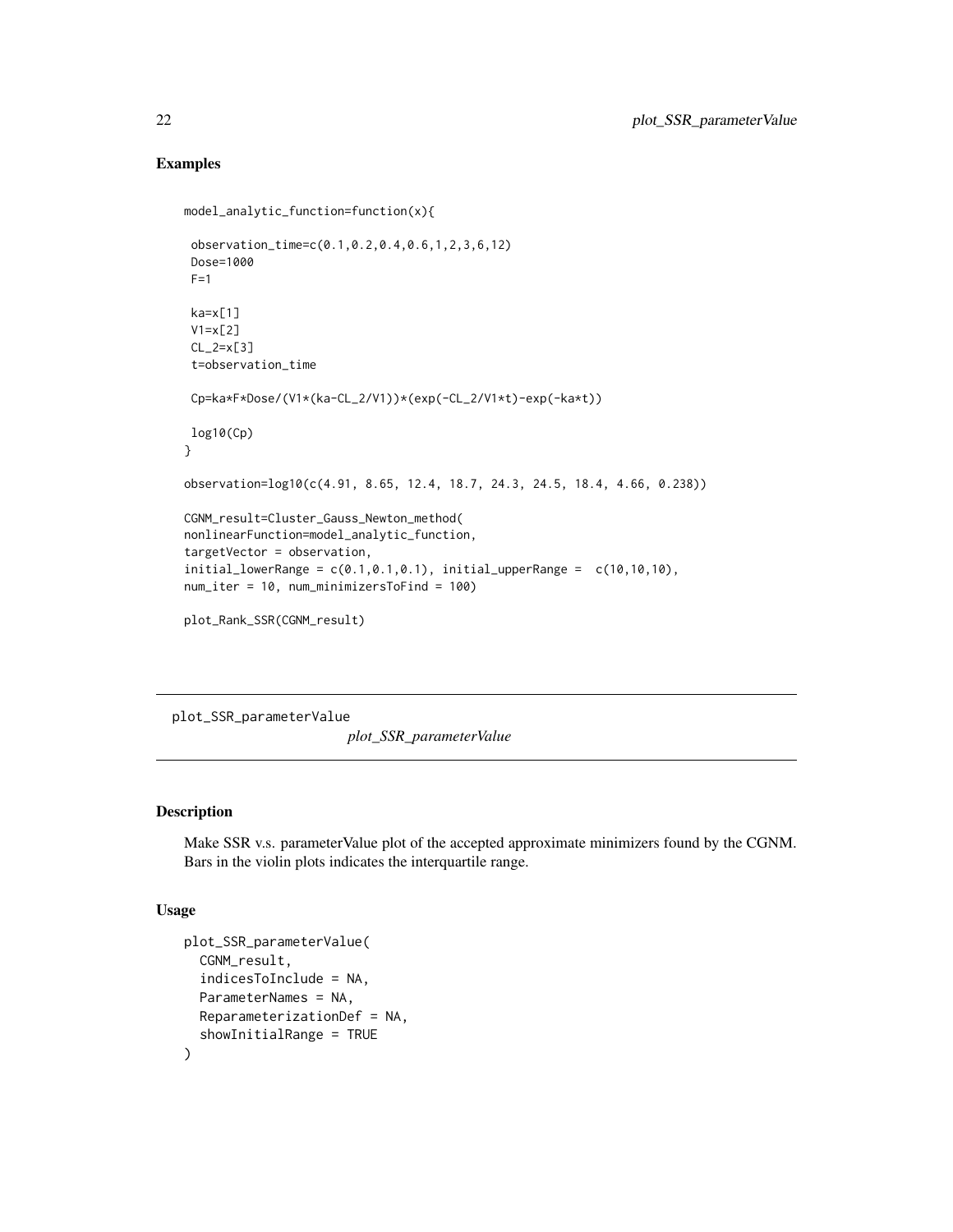## Arguments

| CGNM_result           | (required input) A list stores the computational result from Cluster_Gauss_Newton_method()<br>function in CGNM package.                                                                                                                                                                                                                                                                                                                                    |  |
|-----------------------|------------------------------------------------------------------------------------------------------------------------------------------------------------------------------------------------------------------------------------------------------------------------------------------------------------------------------------------------------------------------------------------------------------------------------------------------------------|--|
| indicesToInclude      |                                                                                                                                                                                                                                                                                                                                                                                                                                                            |  |
|                       | (default: NA) A vector of integers indices to include in the plot (if NA, use<br>indices chosen by the accepted Indices () function with default setting).                                                                                                                                                                                                                                                                                                 |  |
|                       | ParameterNames (default: NA) A vector of strings the user can supply so that these names are<br>used when making the plot. (Note if it set as NA or vector of incorrect length<br>then the parameters are named as $x1, x2, $                                                                                                                                                                                                                              |  |
| ReparameterizationDef |                                                                                                                                                                                                                                                                                                                                                                                                                                                            |  |
|                       | (default: NA) A vector of strings the user can supply definition of reparameteri-<br>zation where each string follows R syntax and also refer to the ith element of the<br>x vector (the input variable to the nonlinear function) as xi (e.g., if the first input<br>variable to the nonlinear function is defined as $x1 = log 10(Ka)$ , then by setting<br>" $10^{\circ}x1$ " as one of the strings in this vector, you can plot the violin plot of Ka) |  |
| showInitialRange      |                                                                                                                                                                                                                                                                                                                                                                                                                                                            |  |
|                       | (default: TRUE) TRUE or FALSE if TRUE then the initial range appears in the<br>plot.                                                                                                                                                                                                                                                                                                                                                                       |  |

## Value

*A ggplot object* including the violin plot, interquartile range and median, minimum and maximum.

```
model_analytic_function=function(x){
```

```
observation_time=c(0.1,0.2,0.4,0.6,1,2,3,6,12)
 Dose=1000
 F=1ka=x[1]
 V1=x[2]CL_2=x[3]t=observation_time
 Cp=ka*F*Dose/(V1*(ka-CL_2/V1))*(exp(-CL_2/V1*t)-exp(-ka*t))
log10(Cp)
}
observation=log10(c(4.91, 8.65, 12.4, 18.7, 24.3, 24.5, 18.4, 4.66, 0.238))
CGNM_result=Cluster_Gauss_Newton_method(
nonlinearFunction=model_analytic_function,
targetVector = observation,
initial_lowerRange = c(0.1, 0.1, 0.1), initial_lupperRange = c(10, 10, 10),
num_iter = 10, num_minimizersToFind = 100)
```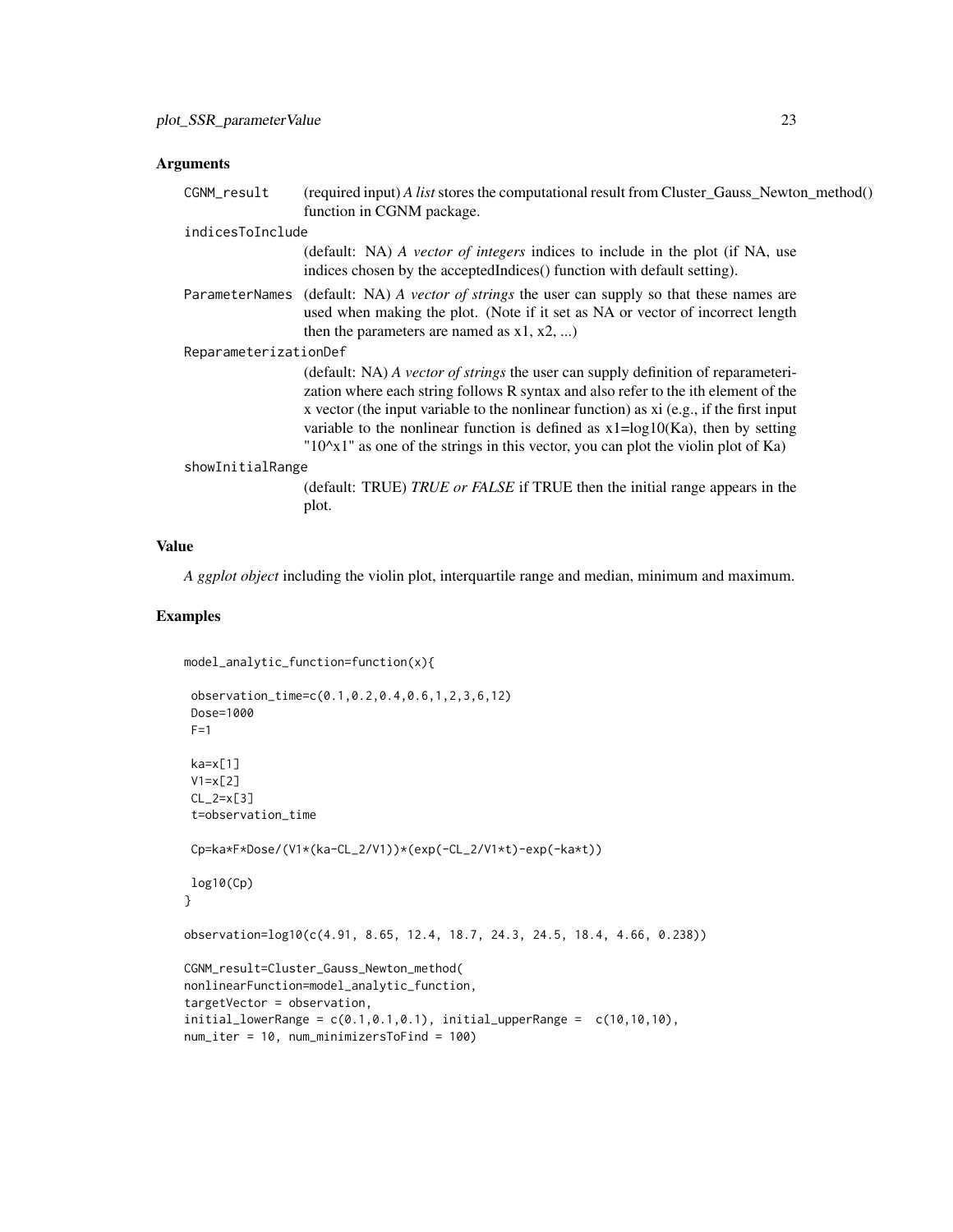plot\_SSR\_parameterValue(CGNM\_result)

table\_parameterSummary

*table\_parameterSummary*

## Description

Make summary table of the approximate local minimizers found by CGNM. If bootstrap analysis result is available, relative standard error (RSE: standard deviation/mean) will also be included in the table.

## Usage

```
table_parameterSummary(
  CGNM_result,
  indicesToInclude = NA,
  ParameterNames = NA,
  ReparameterizationDef = NA
\mathcal{L}
```
## Arguments

| CGNM_result           | (required input) A list stores the computational result from Cluster_Gauss_Newton_method()<br>function in CGNM package.                                                                                                                                                                                                                                                                                                                                    |
|-----------------------|------------------------------------------------------------------------------------------------------------------------------------------------------------------------------------------------------------------------------------------------------------------------------------------------------------------------------------------------------------------------------------------------------------------------------------------------------------|
| indicesToInclude      | (default: NA) A vector of integers indices to include in the plot (if NA, use<br>indices chosen by the accepted Indices () function with default setting).                                                                                                                                                                                                                                                                                                 |
|                       | ParameterNames (default: NA) A vector of strings the user can supply so that these names are<br>used when making the plot. (Note if it set as NA or vector of incorrect length<br>then the parameters are named as $x1, x2, $                                                                                                                                                                                                                              |
| ReparameterizationDef | (default: NA) A vector of strings the user can supply definition of reparameteri-<br>zation where each string follows R syntax and also refer to the ith element of the<br>x vector (the input variable to the nonlinear function) as $xi$ (e.g., if the first input<br>variable to the nonlinear function is defined as $x1 = log 10(Ka)$ , then by setting<br>$"10^{\circ}x1"$ as one of the strings in this vector, you can plot the violin plot of Ka) |

## Value

*A ggplot object* including the violin plot, interquartile range and median, minimum and maximum.

<span id="page-23-0"></span>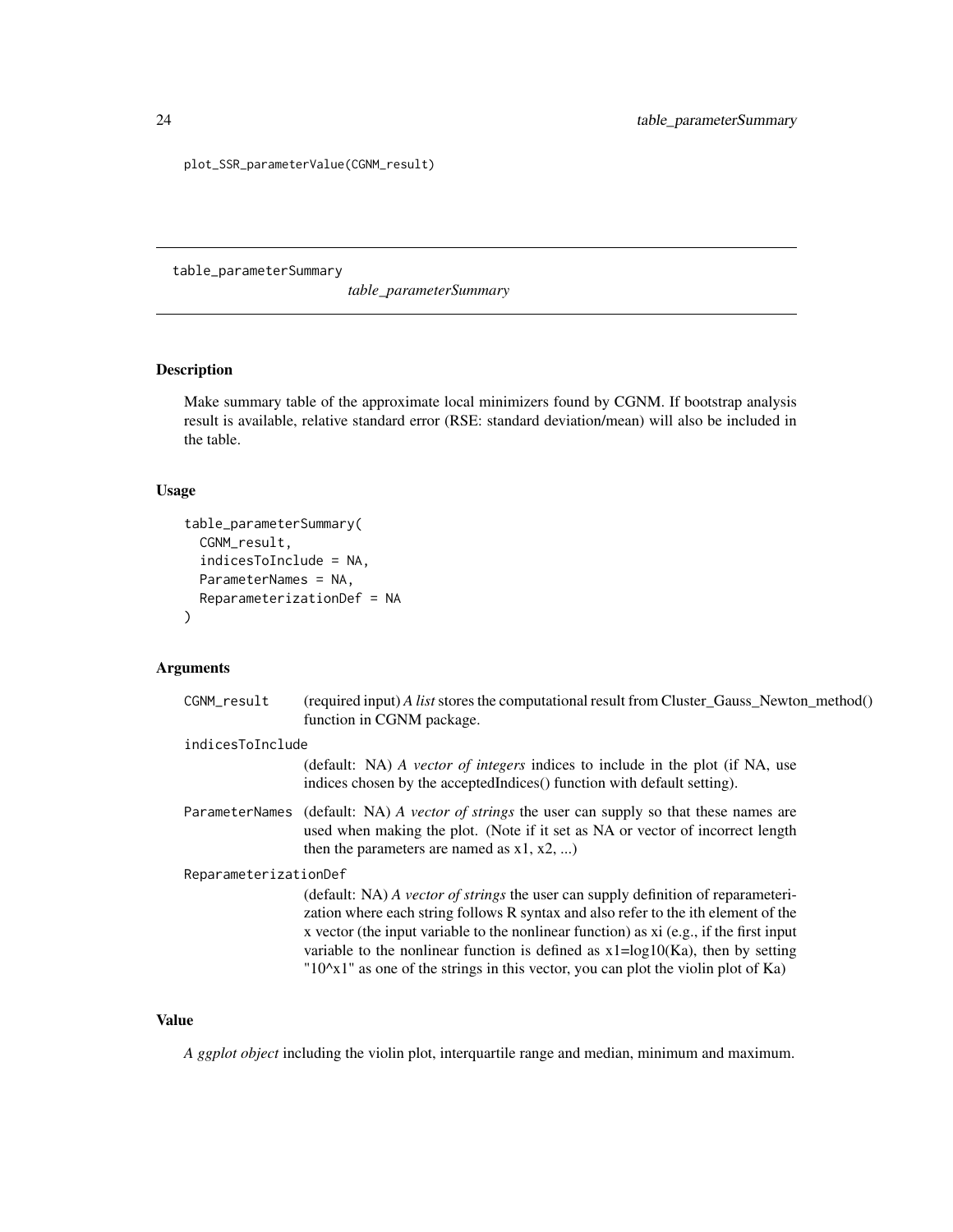#### <span id="page-24-0"></span>topIndices 25

## Examples

```
model_analytic_function=function(x){
 observation_time=c(0.1,0.2,0.4,0.6,1,2,3,6,12)
 Dose=1000
F=1ka=10^x[1]
V1=10^x[2]
CL_2=10^x[3]
 t=observation_time
Cp=ka*F*Dose/(V1*(ka-CL_2/V1))*(exp(-CL_2/V1*t)-exp(-ka*t))
log10(Cp)
}
observation=log10(c(4.91, 8.65, 12.4, 18.7, 24.3, 24.5, 18.4, 4.66, 0.238))
CGNM_result=Cluster_Gauss_Newton_method(
nonlinearFunction=model_analytic_function,
targetVector = observation,
initial\_lowerRange = c(-2, -2, -2), initial\_upperRange = c(1, 2, 2),
num_iter = 10, num_minimizersToFind = 100)
table_parameterSummary(CGNM_result)
table_parameterSummary(CGNM_result, ParameterNames=c("Ka","V1","CL_2"),
     ReparameterizationDef=c("10^x1","10^x2","10^x3"))
```
topIndices *topIndices*

## **Description**

CGNM find multiple sets of minimizers of the nonlinear least squares (nls) problem by solving nls from various initial iterates. Although CGNM is shown to be robust compared to other conventional multi-start algorithms, not all initial iterates minimizes successfully. One can visually inspect rank v.s. SSR plot and manually choose number of best fit acceptable parameters. By using this function "topIndices", we can obtain the indices of the "numTopIndices" best fit parameter combinations.

### Usage

```
topIndices(CGNM_result, numTopIndices)
```
#### Arguments

CGNM\_result (required input) *A list* stores the computational result from Cluster\_Gauss\_Newton\_method() function in CGNM package.

numTopIndices (required input) *An integer* .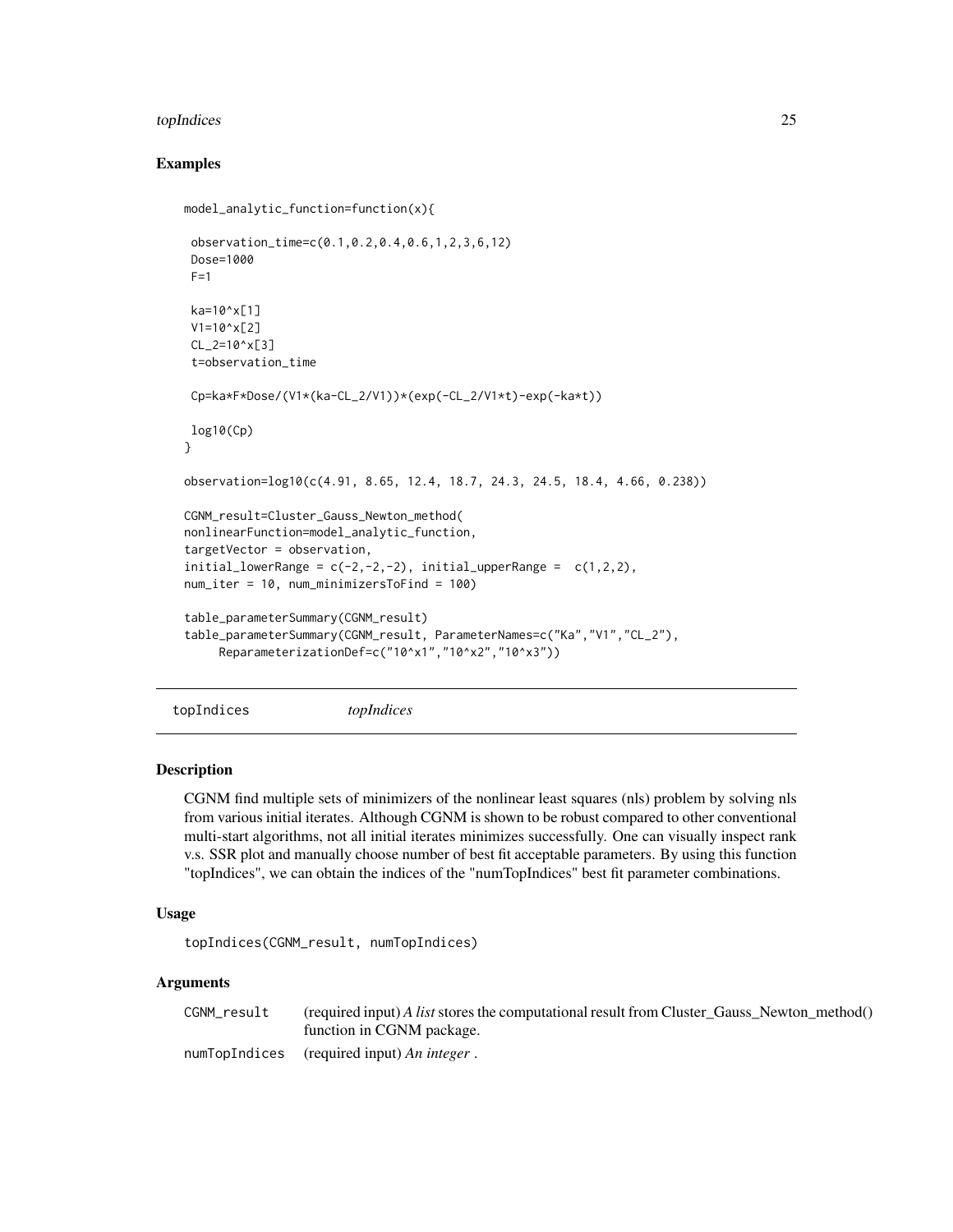## Value

*A vector of natural number* that contains the indices of accepted approximate minimizers found by CGNM.

## Examples

```
model_analytic_function=function(x){
```

```
observation_time=c(0.1,0.2,0.4,0.6,1,2,3,6,12)
 Dose=1000
 F=1ka=x[1]
 V1=x[2]
 CL_2=x[3]
 t=observation_time
 Cp=ka*F*Dose/(V1*(ka-CL_2/V1))*(exp(-CL_2/V1*t)-exp(-ka*t))
log10(Cp)
}
observation=log10(c(4.91, 8.65, 12.4, 18.7, 24.3, 24.5, 18.4, 4.66, 0.238))
CGNM_result=Cluster_Gauss_Newton_method(
nonlinearFunction=model_analytic_function,
targetVector = observation,
initial_lowerRange = c(0.1, 0.1, 0.1), initial_lupperRange = c(10, 10, 10),
num_iter = 10, num_minimizersToFind = 100)
topInd=topIndices(CGNM_result, 10)
## This gives top 10 approximate minimizers
```
CGNM\_result\$X[topInd,]